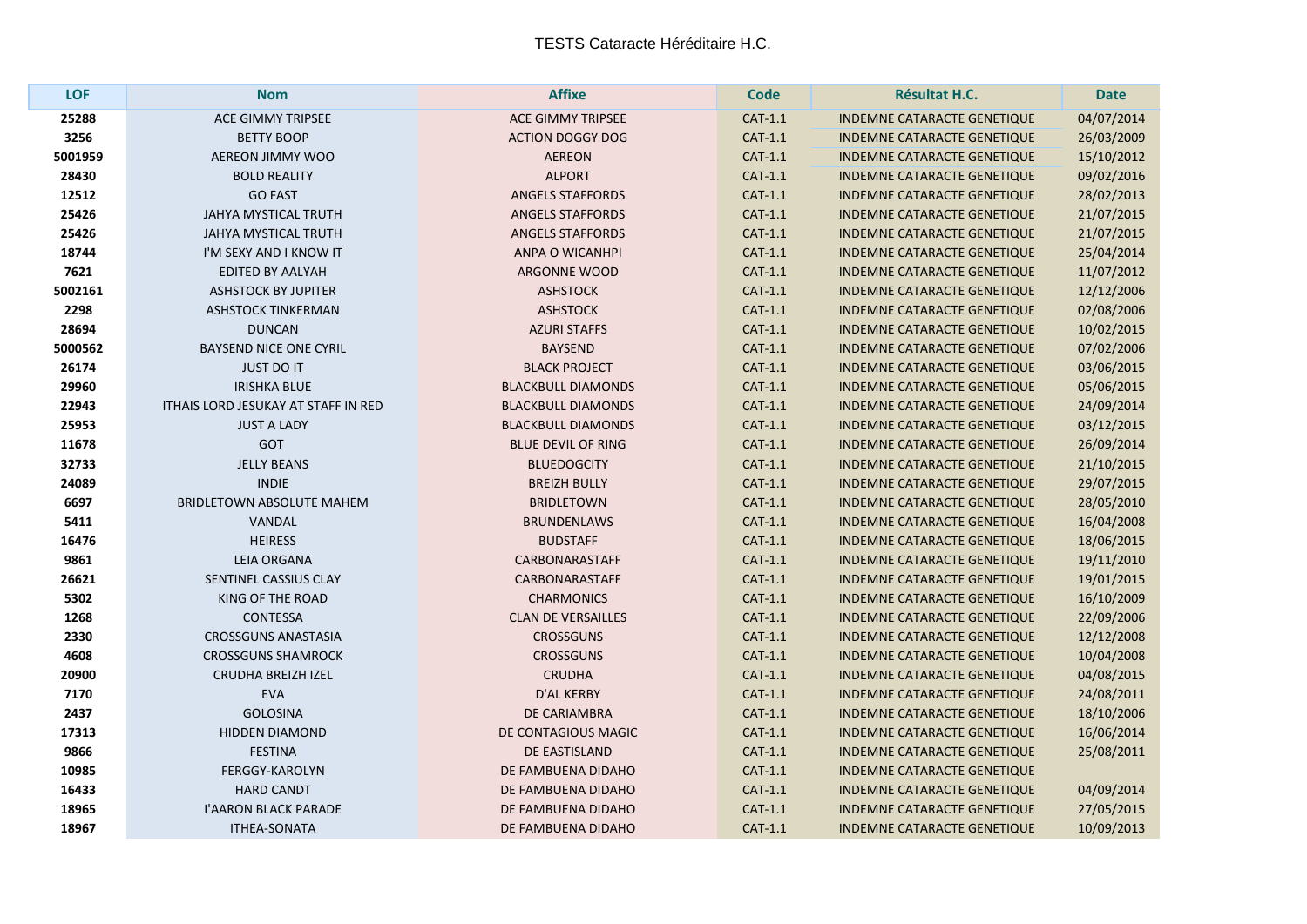| LOF   | <b>Nom</b>              | <b>Affixe</b>                | <b>Code</b> | <b>Résultat H.C.</b>               | <b>Date</b> |
|-------|-------------------------|------------------------------|-------------|------------------------------------|-------------|
| 27957 | <b>JAVA-METEORE</b>     | DE FAMBUENA DIDAHO           | CAT-1.1     | <b>INDEMNE CATARACTE GENETIQUE</b> | 24/10/2014  |
| 27953 | JOERGYO-GUAPO           | DE FAMBUENA DIDAHO           | CAT-1.1     | <b>INDEMNE CATARACTE GENETIQUE</b> | 24/10/2014  |
| 25277 | <b>JACK</b>             | <b>DE KAUGHAN</b>            | CAT-1.1     | INDEMNE CATARACTE GENETIQUE        | 30/06/2015  |
| 12396 | <b>GEISHA</b>           | DE KENNY'S FAMILY            | CAT-1.1     | <b>INDEMNE CATARACTE GENETIQUE</b> | 09/11/2012  |
| 25471 | <b>JUNGLE SPEED</b>     | DE LA BRULETTE               | CAT-1.1     | <b>INDEMNE CATARACTE GENETIQUE</b> | 18/06/2015  |
| 19264 | <b>IMAYA</b>            | DE LA CITE DES ANGES BLEUS   | CAT-1.1     | <b>INDEMNE CATARACTE GENETIQUE</b> | 26/08/2015  |
| 5663  | <b>DODDY</b>            | DE LA CRIQUE DU FLOJULE      | CAT-1.1     | <b>INDEMNE CATARACTE GENETIQUE</b> |             |
| 11798 | <b>GALAXY</b>           | DE LA CRIQUE DU FLOJULE      | CAT-1.1     | <b>INDEMNE CATARACTE GENETIQUE</b> | 07/08/2014  |
| 16702 | <b>HELIA DAVINA</b>     | DE LA CRIQUE DU FLOJULE      | CAT-1.1     | <b>INDEMNE CATARACTE GENETIQUE</b> | 21/10/2015  |
| 1308  | <b>TONNERRE</b>         | DE LA CRIQUE DU FLOJULE      | CAT-1.1     | <b>INDEMNE CATARACTE GENETIQUE</b> | 18/10/2006  |
| 22238 | <b>IDANA</b>            | DE LA FORÊT DE JEAND'HEURS   | CAT-1.1     | <b>INDEMNE CATARACTE GENETIQUE</b> | 28/04/2014  |
| 1903  | <b>VIRGIN</b>           | DE LA FREE STORY             | CAT-1.1     | <b>INDEMNE CATARACTE GENETIQUE</b> | 02/06/2010  |
| 14565 | <b>HENZA</b>            | DE LA GRIFFE DU DIAMANT BLEU | CAT-1.1     | <b>INDEMNE CATARACTE GENETIQUE</b> | 04/02/2016  |
| 17849 | <b>HOKUSAI</b>          | DE LA LUMIERE DE BREGANCON   | CAT-1.1     | <b>INDEMNE CATARACTE GENETIQUE</b> | 05/09/2014  |
| 2711  | <b>APSARA</b>           | DE LA LUNE DE SANG           | CAT-1.1     | <b>INDEMNE CATARACTE GENETIQUE</b> |             |
| 2953  | <b>BARBRA ANN</b>       | DE LA LUNE DE SANG           | CAT-1.1     | <b>INDEMNE CATARACTE GENETIQUE</b> | 06/12/2007  |
| 4352  | <b>CAKTI</b>            | DE LA LUNE DE SANG           | CAT-1.1     | <b>INDEMNE CATARACTE GENETIQUE</b> | 28/11/2007  |
| 4353  | <b>COCAINE</b>          | DE LA LUNE DE SANG           | CAT-1.1     | <b>INDEMNE CATARACTE GENETIQUE</b> | 05/12/2007  |
| 3839  | <b>CRAZY QUEEN</b>      | DE LA LUNE DE SANG           | CAT-1.1     | <b>INDEMNE CATARACTE GENETIQUE</b> | 09/07/2009  |
| 8404  | <b>EL DIABLO</b>        | DE LA LUNE DE SANG           | CAT-1.1     | <b>INDEMNE CATARACTE GENETIQUE</b> | 27/09/2011  |
| 8409  | <b>ETHER</b>            | DE LA LUNE DE SANG           | CAT-1.1     | <b>INDEMNE CATARACTE GENETIQUE</b> | 23/06/2011  |
| 11448 | <b>GERALDINE</b>        | DE LA LUNE DE SANG           | CAT-1.1     | <b>INDEMNE CATARACTE GENETIQUE</b> |             |
| 11449 | <b>GINGER</b>           | DE LA LUNE DE SANG           | CAT-1.1     | <b>INDEMNE CATARACTE GENETIQUE</b> |             |
| 22223 | <b>INES</b>             | DE LA LUNE DE SANG           | CAT-1.1     | <b>INDEMNE CATARACTE GENETIQUE</b> | 16/06/2014  |
| 739   | <b>RAINETTE</b>         | DE LA LUNE DE SANG           | CAT-1.1     | <b>INDEMNE CATARACTE GENETIQUE</b> | 18/10/2006  |
| 17801 | HIJO DEL COROSSOL       | DE LA MAISON DES FEES        | CAT-1.1     | <b>INDEMNE CATARACTE GENETIQUE</b> | 30/10/2013  |
| 3093  | <b>BABY DOLL KAT'S</b>  | DE LA MISSAUDIERE            | CAT-1.1     | INDEMNE CATARACTE GENETIQUE        | 16/06/2009  |
| 5495  | DELTA QUEEN KAT'S       | DE LA MISSAUDIERE            | CAT-1.1     | <b>INDEMNE CATARACTE GENETIQUE</b> | 16/06/2009  |
| 10430 | <b>FALSTAFF</b>         | DE LA QUEUE DU GRILL         | CAT-1.1     | <b>INDEMNE CATARACTE GENETIQUE</b> | 23/03/2011  |
| 13944 | <b>GELINOTTE</b>        | DE LA QUEUE DU GRILL         | CAT-1.1     | INDEMNE CATARACTE GENETIQUE        | 25/06/2013  |
| 13804 | <b>GLEAM-OF-HOPE</b>    | DE LA ROCHE DE L'EMPEREUR    | CAT-1.1     | <b>INDEMNE CATARACTE GENETIQUE</b> | 26/08/2015  |
| 18646 | I'M SO PRETTY           | DE LA ROCHE DE L'EMPEREUR    | CAT-1.1     | <b>INDEMNE CATARACTE GENETIQUE</b> | 25/07/2014  |
| 12348 | <b>GRUNCH</b>           | DE LA VALLEE DE L'EAU VIVE   | CAT-1.1     | <b>INDEMNE CATARACTE GENETIQUE</b> | 06/08/2014  |
| 4154  | <b>BIBI'S LOVE</b>      | DE LA VAUXOISE               | CAT-1.1     | <b>INDEMNE CATARACTE GENETIQUE</b> | 16/10/2009  |
| 4143  | <b>CANDY NEIGE</b>      | DE LA VAUXOISE               | CAT-1.1     | <b>INDEMNE CATARACTE GENETIQUE</b> | 16/04/2008  |
| 4763  | <b>CHARMING LADY-DI</b> | DE LA VAUXOISE               | CAT-1.1     | <b>INDEMNE CATARACTE GENETIQUE</b> | 30/03/2009  |
| 4836  | <b>CHASING MY DREAM</b> | DE LA VAUXOISE               | CAT-1.1     | <b>INDEMNE CATARACTE GENETIQUE</b> | 16/10/2009  |
| 4832  | <b>CRAZY LOVE</b>       | DE LA VAUXOISE               | CAT-1.1     | <b>INDEMNE CATARACTE GENETIQUE</b> | 08/05/2010  |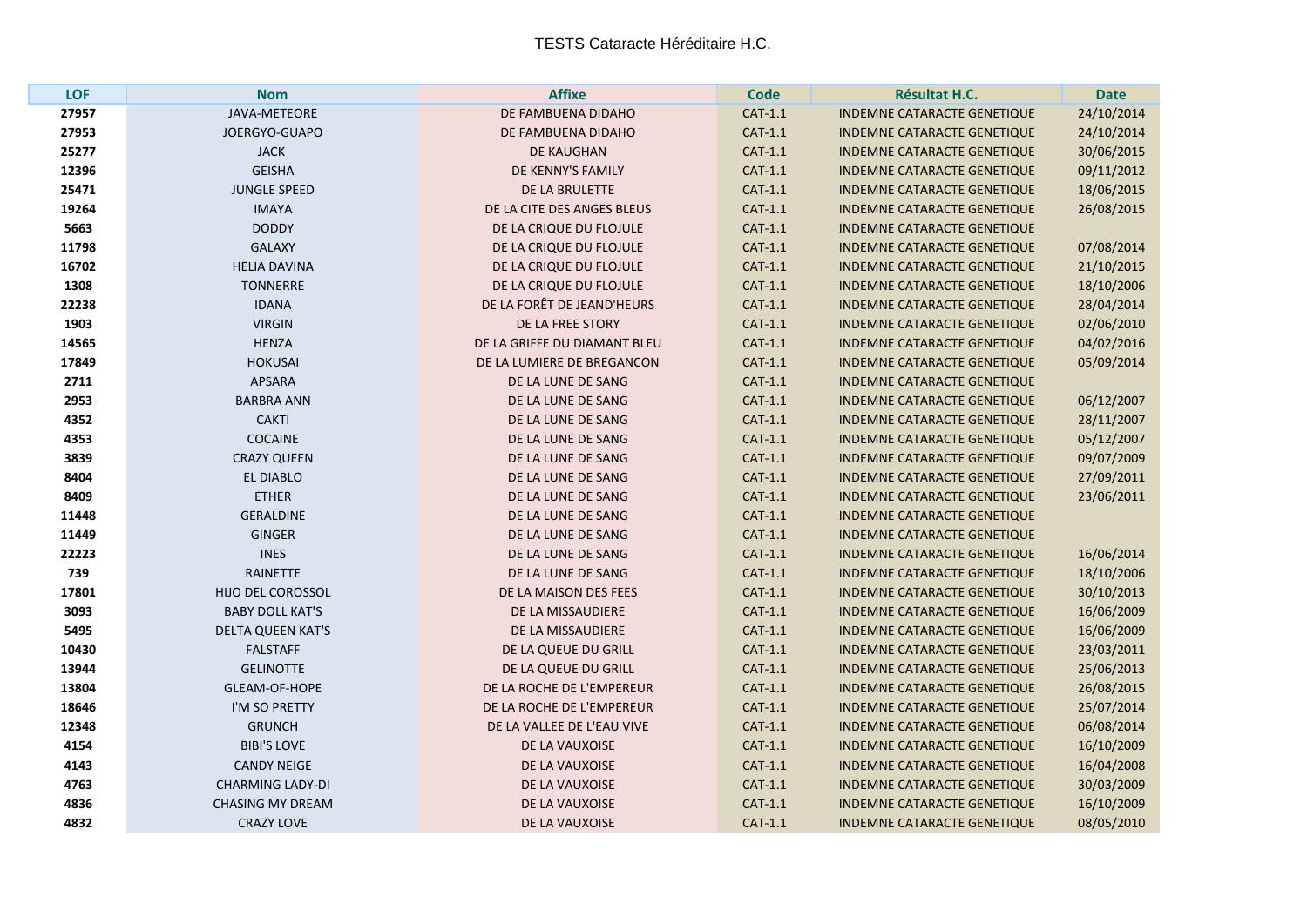**The State** 

| <b>LOF</b> | <b>Nom</b>                     | <b>Affixe</b>                  | <b>Code</b>    | <b>Résultat H.C.</b>               | <b>Date</b> |
|------------|--------------------------------|--------------------------------|----------------|------------------------------------|-------------|
| 4307       | C'XENA                         | DE LA VAUXOISE                 | $CAT-1.1$      | <b>INDEMNE CATARACTE GENETIQUE</b> | 03/08/2009  |
| 4140       | <b>CYRUS THE VIRUS</b>         | DE LA VAUXOISE                 | CAT-1.1        | <b>INDEMNE CATARACTE GENETIQUE</b> | 02/12/2010  |
| 6223       | <b>DEMONIAC POSSESSION</b>     | DE LA VAUXOISE                 | CAT-1.1        | <b>INDEMNE CATARACTE GENETIQUE</b> |             |
| 6232       | <b>DIABOLIC</b>                | DE LA VAUXOISE                 | CAT-1.1        | <b>INDEMNE CATARACTE GENETIQUE</b> | 16/10/2009  |
| 7284       | <b>EBONY EYES</b>              | DE LA VAUXOISE                 | $CAT-1.1$      | <b>INDEMNE CATARACTE GENETIQUE</b> | 22/10/2012  |
| 8261       | <b>EDEN BLACK</b>              | DE LA VAUXOISE                 | CAT-1.1        | INDEMNE CATARACTE GENETIQUE        | 25/06/2013  |
| 10400      | <b>FALCO</b>                   | DE LA VAUXOISE                 | CAT-1.1        | INDEMNE CATARACTE GENETIQUE        | 28/11/2014  |
| 8586       | <b>FATAL FAIRNESS</b>          | DE LA VAUXOISE                 | CAT-1.1        | <b>INDEMNE CATARACTE GENETIQUE</b> | 04/01/2013  |
| 8583       | <b>FISH AND CHIPS</b>          | DE LA VAUXOISE                 | $CAT-1.1$      | <b>INDEMNE CATARACTE GENETIQUE</b> |             |
| 11179      | <b>GOTAN PROJECT</b>           | DE LA VAUXOISE                 | $CAT-1.1$      | <b>INDEMNE CATARACTE GENETIQUE</b> |             |
| 14832      | <b>HONEYMOON</b>               | DE LA VAUXOISE                 | CAT-1.1        | <b>INDEMNE CATARACTE GENETIQUE</b> | 13/03/2015  |
| 14823      | <b>HOOLIGAN</b>                | DE LA VAUXOISE                 | CAT-1.1        | <b>INDEMNE CATARACTE GENETIQUE</b> | 04/12/2013  |
| 20122      | I LOVE YOU                     | DE LA VAUXOISE                 | CAT-1.1        | <b>INDEMNE CATARACTE GENETIQUE</b> | 30/12/2015  |
| 22046      | IN YOUR FACE                   | DE LA VAUXOISE                 | CAT-1.1        | <b>INDEMNE CATARACTE GENETIQUE</b> | 25/07/2014  |
| 22203      | <b>IXELLE</b>                  | DE LA VAUXOISE                 | CAT-1.1        | <b>INDEMNE CATARACTE GENETIQUE</b> | 19/06/2015  |
| 26751      | <b>JACK THE LOVER</b>          | DE LA VAUXOISE                 | CAT-1.1        | <b>INDEMNE CATARACTE GENETIQUE</b> | 07/11/2014  |
| 23830      | <b>JAGO ALWAYS MORE</b>        | DE LA VAUXOISE                 | CAT-1.1        | <b>INDEMNE CATARACTE GENETIQUE</b> | 21/05/2015  |
| 2055       | <b>VANOUSHKA DREAM</b>         | DE LA VAUXOISE                 | $CAT-1.1$      | <b>INDEMNE CATARACTE GENETIQUE</b> | 03/04/2008  |
| 2056       | <b>VARENNE</b>                 | DE LA VAUXOISE                 | CAT-1.1        | <b>INDEMNE CATARACTE GENETIQUE</b> | 07/11/2008  |
| 2054       | VIRUS-EVOLUTION-OF-PROCESS     | DE LA VAUXOISE                 | CAT-1.1        | <b>INDEMNE CATARACTE GENETIQUE</b> | 22/09/2006  |
| 10782      | <b>FASHION VICTIM</b>          | DE L'ANTRE DES CABOCHARDS      | CAT-1.1        | <b>INDEMNE CATARACTE GENETIQUE</b> | 24/10/2012  |
| 19465      | <b>ILLUSION FATALE</b>         | DE L'ANTRE DES GHOST RIDERS    | $CAT-1.1$      | <b>INDEMNE CATARACTE GENETIQUE</b> | 29/12/2014  |
| 2970       | <b>ANOUK</b>                   | DE L'ESCANE CRABE              | $CAT-1.1$      | <b>INDEMNE CATARACTE GENETIQUE</b> | 12/10/2007  |
| 6195       | <b>DAIKO</b>                   | DE L'ESCANE CRABE              | CAT-1.1        | <b>INDEMNE CATARACTE GENETIQUE</b> | 03/12/2014  |
| 4385       | <b>CROSSFIRE ALPAKA</b>        | DE MISS DAISY                  | CAT-1.1        | <b>INDEMNE CATARACTE GENETIQUE</b> | 16/05/2008  |
| 25008      | <b>JAZZ</b>                    | DE POWER BRETON                | $CAT-1.1$      | <b>INDEMNE CATARACTE GENETIQUE</b> | 26/06/2015  |
| 19669      | <b>IONA</b>                    | DE STAFFY GOOD CHOICE          | $CAT-1.1$      | <b>INDEMNE CATARACTE GENETIQUE</b> | 17/10/2014  |
| 36463      | REDBOMBARDIER DE WOTANBULL     | DE WOTANBULL                   | CAT-1.1        | <b>INDEMNE CATARACTE GENETIQUE</b> | 06/10/2015  |
| 10107      | <b>FAME</b>                    | <b>DES DARKEESEN</b>           | CAT-1.1        | <b>INDEMNE CATARACTE GENETIQUE</b> |             |
| 10105      | <b>FLAMM</b>                   | <b>DES DARKEESEN</b>           | CAT-1.1        | INDEMNE CATARACTE GENETIQUE        | 09/12/2011  |
| 3161       | <b>ASIAN</b>                   | DES DOBS DE LA LOUBE           | $CAT-1.1$      | <b>INDEMNE CATARACTE GENETIQUE</b> | 26/05/2010  |
| 3705       | <b>BETTY BOOP</b>              | DES DOBS DE LA LOUBE           | CAT-1.1        | INDEMNE CATARACTE GENETIQUE        | 26/05/2010  |
| 8334       | <b>EXISTENZ</b>                | DES ESPOIRS DE WALLIEUX        | CAT-1.1        | INDEMNE CATARACTE GENETIQUE        | 09/11/2015  |
| 12379      | <b>GALAXY QUEST DITE LEXIE</b> | DES ESPOIRS DE WALLIEUX        | CAT-1.1        | <b>INDEMNE CATARACTE GENETIQUE</b> | 27/03/2015  |
| 16487      | <b>HEART BREAKERS</b>          | <b>DES ESPOIRS DE WALLIEUX</b> | $CAT-1.1$      | INDEMNE CATARACTE GENETIQUE        | 07/10/2014  |
| 22776      | <b>I HATE MY NAME</b>          | DES ESPOIRS DE WALLIEUX        | CAT-1.1        | <b>INDEMNE CATARACTE GENETIQUE</b> | 09/11/2015  |
| 23715      | <b>IROISE</b>                  | DES GARDIENS DE L'AME CELTE    | CAT-1.1        | <b>INDEMNE CATARACTE GENETIQUE</b> | 03/12/2014  |
| 28162      | <b>JOLY JADE</b>               | DES GARDIENS DE L'AME CELTE    | <b>CAT-1.1</b> | <b>INDEMNE CATARACTE GENETIQUE</b> | 08/09/2015  |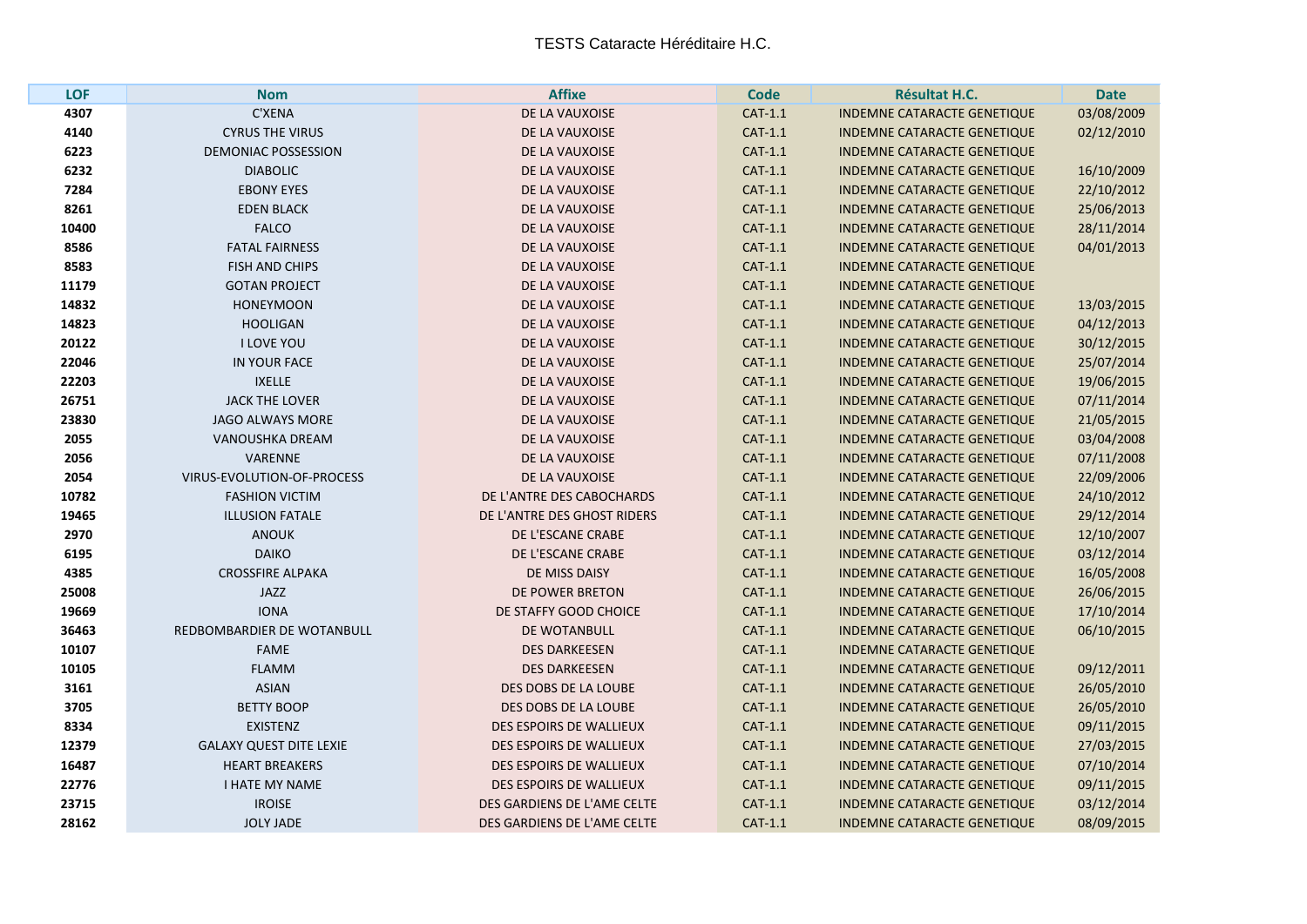| LOF     | <b>Nom</b>                            | <b>Affixe</b>                     | <b>Code</b> | <b>Résultat H.C.</b>               | <b>Date</b> |
|---------|---------------------------------------|-----------------------------------|-------------|------------------------------------|-------------|
| 28161   | <b>JOPLIN</b>                         | DES GARDIENS DE L'AME CELTE       | CAT-1.1     | <b>INDEMNE CATARACTE GENETIQUE</b> | 08/09/2015  |
| 1156    | <b>TYTAN</b>                          | DES GARDIENS DE L'AME CELTE       | CAT-1.1     | <b>INDEMNE CATARACTE GENETIQUE</b> | 14/08/2007  |
| 3490    | <b>BARBIE GIRL</b>                    | <b>DES GRAY MICE DES GRAVIERS</b> | CAT-1.1     | <b>INDEMNE CATARACTE GENETIQUE</b> | 21/11/2007  |
| 7286    | ESPRIT-ES-TU-LA                       | DES GRAY MICE DES GRAVIERS        | CAT-1.1     | <b>INDEMNE CATARACTE GENETIQUE</b> |             |
| 15634   | <b>HILONA</b>                         | DES GRAY MICE DES GRAVIERS        | CAT-1.1     | <b>INDEMNE CATARACTE GENETIQUE</b> | 10/09/2014  |
| 9161    | <b>FIDGIE</b>                         | <b>DES GUERRIERS DE SPARTE</b>    | CAT-1.1     | <b>INDEMNE CATARACTE GENETIQUE</b> | 06/05/2011  |
| 4096    | <b>BONY STAFFGOLD</b>                 | <b>DES GUERRIERS PACIFIQUES</b>   | CAT-1.1     | <b>INDEMNE CATARACTE GENETIQUE</b> | 09/01/2008  |
| 9835    | <b>E'AARON</b>                        | <b>DES GUERRIERS PACIFIQUES</b>   | $CAT-1.1$   | <b>INDEMNE CATARACTE GENETIQUE</b> |             |
| 8645    | <b>FIGHT-CLUB</b>                     | <b>DES GUERRIERS PACIFIQUES</b>   | CAT-1.1     | <b>INDEMNE CATARACTE GENETIQUE</b> |             |
| 10211   | <b>FURAX</b>                          | <b>DES GUERRIERS PACIFIQUES</b>   | CAT-1.1     | <b>INDEMNE CATARACTE GENETIQUE</b> |             |
| 21184   | <b>IKIRIKIKI</b>                      | <b>DES GUERRIERS PACIFIQUES</b>   | CAT-1.1     | <b>INDEMNE CATARACTE GENETIQUE</b> | 16/07/2015  |
| 6676    | <b>EDEN</b>                           | <b>DES KITCHOU'PITCHOU</b>        | CAT-1.1     | <b>INDEMNE CATARACTE GENETIQUE</b> | 07/08/2015  |
| 15209   | <b>HEAVEN ANGEL</b>                   | <b>DES KITCHOU'PITCHOU</b>        | CAT-1.1     | <b>INDEMNE CATARACTE GENETIQUE</b> | 07/11/2014  |
| 19178   | <b>IMA GOLDEN CHAMPAGNE</b>           | DES KITCHOU'PITCHOU               | CAT-1.1     | <b>INDEMNE CATARACTE GENETIQUE</b> | 10/07/2013  |
| 22779   | <b>INDILA</b>                         | DES MOLOSSES DES SEPT VALLEES     | CAT-1.1     | <b>INDEMNE CATARACTE GENETIQUE</b> | 28/11/2014  |
| 20147   | <b>IDILLE</b>                         | <b>DES PANTHERES BLANCHES</b>     | CAT-1.1     | <b>INDEMNE CATARACTE GENETIQUE</b> | 29/12/2014  |
| 10638   | <b>FEA CHAMANE OAK</b>                | <b>DES PILLARDS D'ATOMES</b>      | CAT-1.1     | <b>INDEMNE CATARACTE GENETIQUE</b> | 24/07/2012  |
| 13946   | <b>GENERATION X'PLOSIVE</b>           | <b>DES PLAINES DES BRUYERES</b>   | CAT-1.1     | INDEMNE CATARACTE GENETIQUE        | 16/05/2013  |
| 2863    | <b>ALIBI</b>                          | <b>DES PLAINES D'IRON</b>         | CAT-1.1     | <b>INDEMNE CATARACTE GENETIQUE</b> |             |
| 4404    | <b>CALINKA</b>                        | <b>DES PLAINES D'IRON</b>         | CAT-1.1     | <b>INDEMNE CATARACTE GENETIQUE</b> | 09/03/2011  |
| 9116    | <b>FERYA</b>                          | DES PRINCES DE LA FORET NOIRE     | CAT-1.1     | <b>INDEMNE CATARACTE GENETIQUE</b> | 25/10/2011  |
| 2119    | V'GIZMO                               | DES PRINCES DU VIGNOBLE           | $CAT-1.1$   | <b>INDEMNE CATARACTE GENETIQUE</b> | 18/09/2007  |
| 6619    | DREAM THAÏ                            | <b>DES SYLPHES ENCHANTEES</b>     | CAT-1.1     | <b>INDEMNE CATARACTE GENETIQUE</b> | 21/01/2014  |
| 5332    | DARK ANGEL'S KLAN                     | DES TEMPETES DU PAYS BRETON       | CAT-1.1     | <b>INDEMNE CATARACTE GENETIQUE</b> | 16/06/2010  |
| 5335    | DIVINE GOOD CHOICE                    | DES TEMPETES DU PAYS BRETON       | CAT-1.1     | INDEMNE CATARACTE GENETIQUE        | 09/11/2010  |
| 8606    | E MAIL ME                             | DES TEMPETES DU PAYS BRETON       | CAT-1.1     | <b>INDEMNE CATARACTE GENETIQUE</b> | 20/03/2014  |
| 8610    | <b>E'SMOKY</b>                        | DES TEMPETES DU PAYS BRETON       | CAT-1.1     | <b>INDEMNE CATARACTE GENETIQUE</b> | 07/06/2011  |
| 7291    | <b>ETERNEL TYSON</b>                  | DES TEMPETES DU PAYS BRETON       | CAT-1.1     | <b>INDEMNE CATARACTE GENETIQUE</b> | 15/03/2011  |
| 17243   | <b>HADES</b>                          | DES TEMPETES DU PAYS BRETON       | CAT-1.1     | <b>INDEMNE CATARACTE GENETIQUE</b> | 13/05/2014  |
| 23963   | <b>ILOA</b>                           | DES TEMPETES DU PAYS BRETON       | CAT-1.1     | <b>INDEMNE CATARACTE GENETIQUE</b> | 13/10/2015  |
| 6486    | <b>DALAKHANI</b>                      | <b>DES TERRES D'ARMOR</b>         | CAT-1.1     | <b>INDEMNE CATARACTE GENETIQUE</b> | 20/03/2012  |
| 13674   | <b>GOOD ONE CYRIL</b>                 | <b>DES TERRES D'ARMOR</b>         | CAT-1.1     | <b>INDEMNE CATARACTE GENETIQUE</b> | 15/10/2014  |
| 9557    | <b>FANTASTIC-FALKO</b>                | <b>DES TERRES D'EUROPE</b>        | $CAT-1.1$   | <b>INDEMNE CATARACTE GENETIQUE</b> |             |
| 17178   | <b>HANKO</b>                          | <b>DES TETES BRULEES</b>          | CAT-1.1     | <b>INDEMNE CATARACTE GENETIQUE</b> | 10/07/2015  |
| 31967   | <b>LEFTY</b>                          | <b>DES TETES BRULEES</b>          | CAT-1.1     | <b>INDEMNE CATARACTE GENETIQUE</b> | 17/07/2015  |
| 1356    | <b>TONKA</b>                          | <b>DES TETES BRULEES</b>          | CAT-1.1     | <b>INDEMNE CATARACTE GENETIQUE</b> | 07/12/2006  |
| 1824    | <b>VIVAX</b>                          | <b>DES TETES BRULEES</b>          | CAT-1.1     | <b>INDEMNE CATARACTE GENETIQUE</b> | 16/05/2007  |
| 5001302 | DEVILS AND FAIRIES FOR EL DORADOSTAFF | <b>DEVILS AND FAIRIES</b>         | CAT-1.1     | <b>INDEMNE CATARACTE GENETIQUE</b> | 27/03/2012  |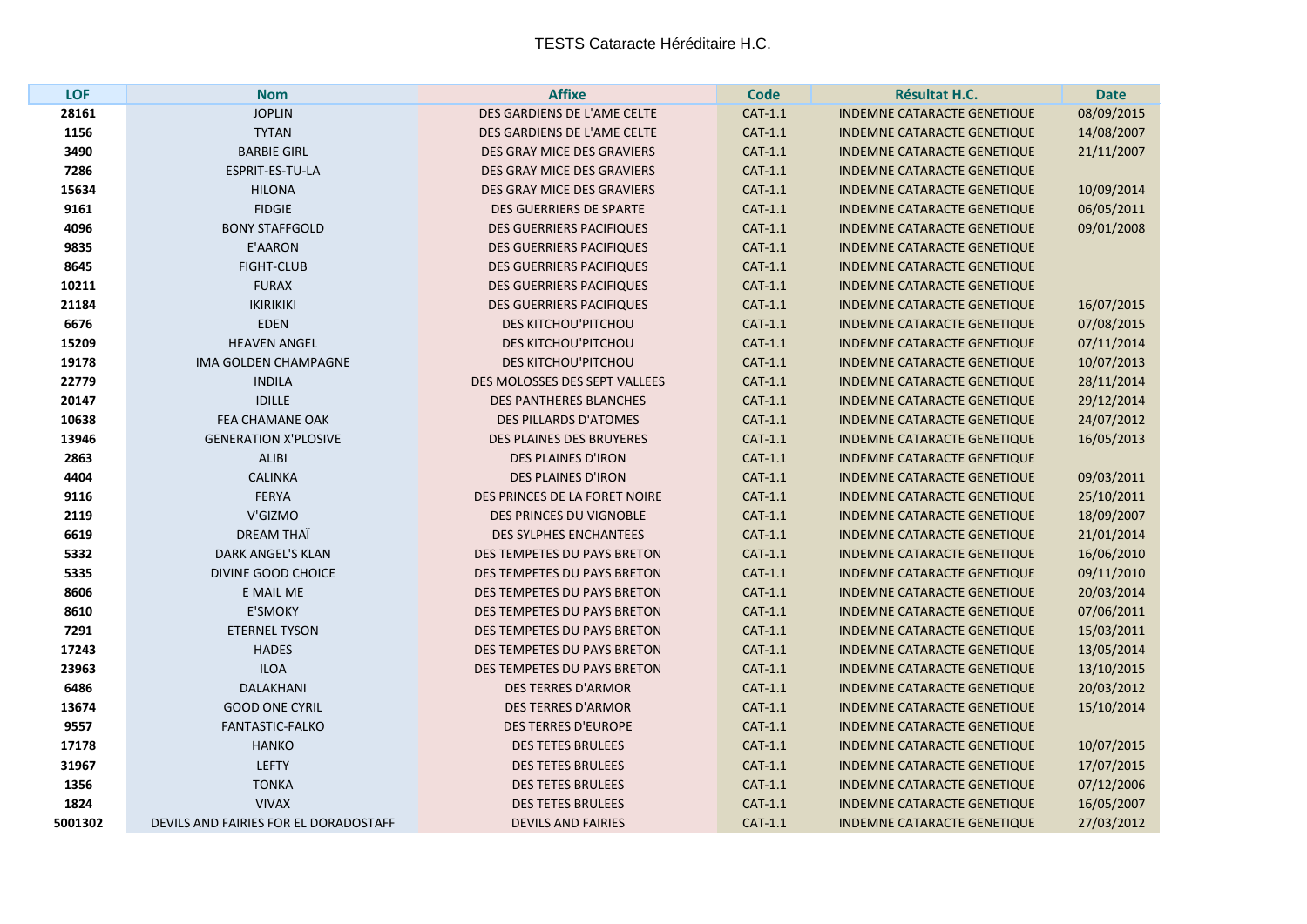| <b>LOF</b> | <b>Nom</b>                   | <b>Affixe</b>                  | <b>Code</b> | <b>Résultat H.C.</b>               | <b>Date</b> |
|------------|------------------------------|--------------------------------|-------------|------------------------------------|-------------|
| 24433      | <b>J'RINGERIC</b>            | <b>DRIFTWOOD OAK</b>           | CAT-1.1     | <b>INDEMNE CATARACTE GENETIQUE</b> | 29/07/2015  |
| 24433      | <b>J'RINGERIL</b>            | DRIFTWOOD OAK                  | $CAT-1.1$   | <b>INDEMNE CATARACTE GENETIQUE</b> | 29/07/2015  |
| 2687       | AMOÛNE                       | DU BOIS DE BEAULIEU            | CAT-1.1     | <b>INDEMNE CATARACTE GENETIQUE</b> | 19/11/2008  |
| 6015       | <b>DOUCHKA</b>               | <b>DU BOIS DE BEAULIEU</b>     | CAT-1.1     | <b>INDEMNE CATARACTE GENETIQUE</b> | 22/12/2010  |
| 7645       | <b>ELVIRA</b>                | DU CLAN' MOLOTOV               | $CAT-1.1$   | <b>INDEMNE CATARACTE GENETIQUE</b> |             |
| 12265      | <b>GOLIATH</b>               | DU CLAN' MOLOTOV               | CAT-1.1     | <b>INDEMNE CATARACTE GENETIQUE</b> | 05/07/2013  |
| 13902      | <b>GREY GOOSE</b>            | DU CLAN' MOLOTOV               | CAT-1.1     | <b>INDEMNE CATARACTE GENETIQUE</b> | 05/07/2013  |
| 16083      | <b>HAVANNA</b>               | DU CLAN' MOLOTOV               | CAT-1.1     | <b>INDEMNE CATARACTE GENETIQUE</b> | 19/06/2013  |
| 16082      | <b>HAWAI</b>                 | DU CLAN' MOLOTOV               | CAT-1.1     | <b>INDEMNE CATARACTE GENETIQUE</b> | 05/07/2013  |
| 23204      | <b>ILLICITE IN LOVE</b>      | DU CLAN' MOLOTOV               | CAT-1.1     | <b>INDEMNE CATARACTE GENETIQUE</b> | 01/04/2014  |
| 21948      | I'M BLACK KING               | DU CLAN' MOLOTOV               | CAT-1.1     | <b>INDEMNE CATARACTE GENETIQUE</b> | 01/04/2014  |
| 32781      | <b>JEIKO</b>                 | DU CLOS DE L'EPTE              | CAT-1.1     | <b>INDEMNE CATARACTE GENETIQUE</b> | 26/01/2016  |
| 3000076/21 | <b>HANGELICA LOCA</b>        | <b>DU CŒUR DES TERRES</b>      | CAT-1.1     | <b>INDEMNE CATARACTE GENETIQUE</b> | 05/02/2014  |
| 25442      | <b>JENA</b>                  | DU DOMAINE DE KEROUAL          | CAT-1.1     | <b>INDEMNE CATARACTE GENETIQUE</b> | 13/11/2014  |
| 7280       | <b>EIKA</b>                  | DU DOMAINE DE KERTCHAK         | CAT-1.1     | <b>INDEMNE CATARACTE GENETIQUE</b> | 06/09/2010  |
| 18591      | <b>HELLA</b>                 | DU DOMAINE DE LA MARDAREL      | CAT-1.1     | <b>INDEMNE CATARACTE GENETIQUE</b> | 23/01/2015  |
| 2636       | <b>ATERLA ISLAND</b>         | DU DOMAINE DE LIANA            | CAT-1.1     | <b>INDEMNE CATARACTE GENETIQUE</b> | 05/11/2009  |
| 25484      | <b>JENNA</b>                 | DU DOMAINE DE SPIKE            | CAT-1.1     | <b>INDEMNE CATARACTE GENETIQUE</b> | 23/07/2015  |
| 25529      | <b>JINKA</b>                 | DU DOMAINE DES ALUNTS          | $CAT-1.1$   | <b>INDEMNE CATARACTE GENETIQUE</b> | 29/12/2014  |
| 8950       | <b>FACET'S BALL</b>          | DU DOMAINE DES ANGES DE MARLAU | CAT-1.1     | <b>INDEMNE CATARACTE GENETIQUE</b> |             |
| 8943       | <b>F'BRANSON</b>             | DU DOMAINE DES ANGES DE MARLAU | CAT-1.1     | <b>INDEMNE CATARACTE GENETIQUE</b> | 10/05/2010  |
| 18543      | HARMONY OF THE DREAM         | DU DOMAINE DES ANGES DE MARLAU | CAT-1.1     | <b>INDEMNE CATARACTE GENETIQUE</b> | 16/06/2014  |
| 20978      | <b>IGOR</b>                  | DU DOMAINE DES SIX BOURGEOIS   | $CAT-1.1$   | <b>INDEMNE CATARACTE GENETIQUE</b> | 29/05/2015  |
| 6455       | <b>DIOR J'ADORE</b>          | DU DOMAINE DES TROIS COLOSSES  | CAT-1.1     | <b>INDEMNE CATARACTE GENETIQUE</b> | 28/01/2011  |
| 5609       | <b>DOLY</b>                  | DU FIEF DE KALLISTOS           | CAT-1.1     | <b>INDEMNE CATARACTE GENETIQUE</b> | 09/11/2015  |
| 6393       | <b>DEW</b>                   | DU FIEF DES KALLISTOS          | $CAT-1.1$   | INDEMNE CATARACTE GENETIQUE        | 23/11/2009  |
| 11441      | <b>FEDOR</b>                 | DU GRAND MOLOSSE               | CAT-1.1     | <b>INDEMNE CATARACTE GENETIQUE</b> | 19/02/2015  |
| 22346      | <b>IS FORBIDDEN</b>          | DU GRAND MOLOSSE               | CAT-1.1     | <b>INDEMNE CATARACTE GENETIQUE</b> | 16/07/2015  |
| 1783       | <b>V'PACO</b>                | DU GRAND MOLOSSE               | $CAT-1.1$   | <b>INDEMNE CATARACTE GENETIQUE</b> | 13/11/2007  |
| 8538       | <b>FUNNY WHITE GIRL</b>      | DU PAYS DES MOLOSSES           | CAT-1.1     | <b>INDEMNE CATARACTE GENETIQUE</b> | 25/08/2011  |
| 22143      | <b>INA</b>                   | DU PAYS DES MOLOSSES           | CAT-1.1     | <b>INDEMNE CATARACTE GENETIQUE</b> | 18/09/2015  |
| 1373       | <b>TANIA</b>                 | DU P'TIT BEAUCHAMP             | CAT-1.1     | <b>INDEMNE CATARACTE GENETIQUE</b> | 26/06/2006  |
| 23224      | <b>IZIA</b>                  | <b>DU ROCK DARK DOG</b>        | CAT-1.1     | <b>INDEMNE CATARACTE GENETIQUE</b> | 21/08/2015  |
| 4728       | <b>CLIFF</b>                 | DU ROYAL MIRAGE                | CAT-1.1     | INDEMNE CATARACTE GENETIQUE        | 14/01/2010  |
| 5574       | DORA L'EXPLORATRICEE         | DU ROYAL MIRAGE                | CAT-1.1     | <b>INDEMNE CATARACTE GENETIQUE</b> | 11/01/2013  |
| 7208       | <b>ELLE SD</b>               | DU ROYAL MIRAGE                | CAT-1.1     | <b>INDEMNE CATARACTE GENETIQUE</b> |             |
| 21541      | <b>INSIDE</b>                | DU ROYAUME DE BABY DOG         | CAT-1.1     | <b>INDEMNE CATARACTE GENETIQUE</b> | 19/11/2014  |
| 12075      | <b>GENTELEMAN LITTLE JIM</b> | DU TEMPLE DES GEISHAS          | CAT-1.1     | <b>INDEMNE CATARACTE GENETIQUE</b> | 13/05/2014  |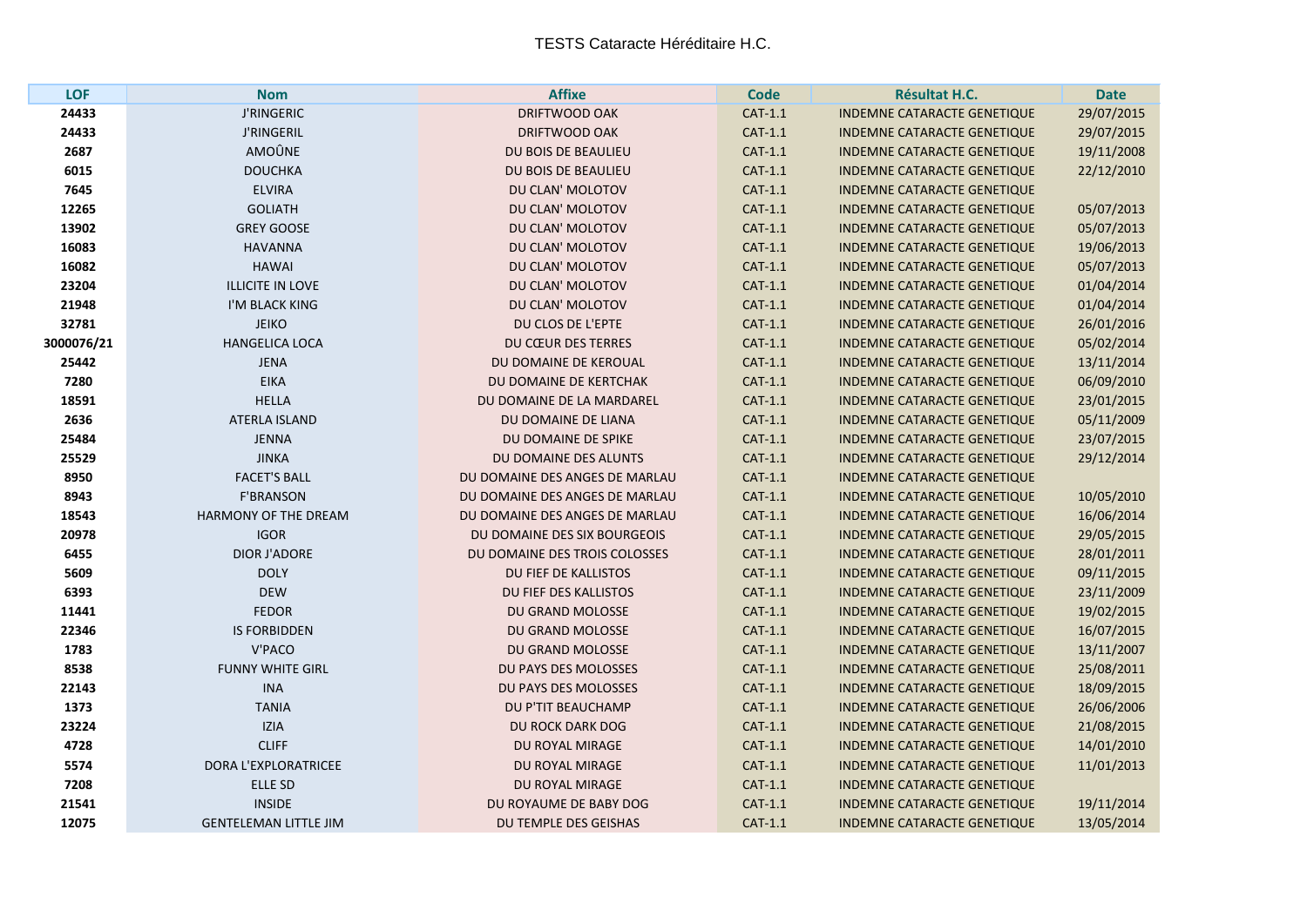| <b>LOF</b>       | <b>Nom</b>                             | <b>Affixe</b>            | <b>Code</b> | <b>Résultat H.C.</b>               | <b>Date</b> |
|------------------|----------------------------------------|--------------------------|-------------|------------------------------------|-------------|
| 2622             | AMSTERDAM CHOCOLATE                    | <b>DU TINGSHIRE</b>      | CAT-1.1     | <b>INDEMNE CATARACTE GENETIQUE</b> | 14/06/2006  |
| 6004             | <b>DESIR LOVE</b>                      | <b>DU TINGSHIRE</b>      | CAT-1.1     | <b>INDEMNE CATARACTE GENETIQUE</b> | 24/10/2012  |
| 9908             | <b>FAMOUS BLACK EYE</b>                | DU TREIZIEME ANGE        | CAT-1.1     | <b>INDEMNE CATARACTE GENETIQUE</b> | 30/07/2013  |
| 8174             | <b>ELIXIR</b>                          | <b>DU ZIRCON BLEU</b>    | CAT-1.1     | <b>INDEMNE CATARACTE GENETIQUE</b> |             |
| 5100             | <b>DON'T BE CREUL</b>                  | <b>D'ULTIME PASSION</b>  | CAT-1.1     | <b>INDEMNE CATARACTE GENETIQUE</b> | 16/10/2009  |
| 5870             | <b>DUNCAN MACLEOD</b>                  | <b>D'ULTIME PASSION</b>  | CAT-1.1     | <b>INDEMNE CATARACTE GENETIQUE</b> |             |
| 12670            | <b>FLASH</b>                           | <b>D'ULTIME PASSION</b>  | CAT-1.1     | <b>INDEMNE CATARACTE GENETIQUE</b> |             |
| 31578            | EARTHQUAKE STAFF'S TI'KEUR KOMPIRONM   | <b>EARTHQUAKE</b>        | CAT-1.1     | <b>INDEMNE CATARACTE GENETIQUE</b> | 07/08/2015  |
| 33848            | <b>EARTHQUAKE STAFF'S WINTER STORM</b> | <b>EARTHQUAKE</b>        | CAT-1.1     | <b>INDEMNE CATARACTE GENETIQUE</b> | 28/08/2015  |
| 7631             | <b>EARTHOUAKE THE BREEDING WINNER</b>  | <b>EARTHQUAKE</b>        | CAT-0       | <b>INDEMNE CATARACTE GENETIQUE</b> |             |
| 19886            | I'M-SHERE-KHAN                         | <b>EDENSTAFF</b>         | CAT-1.1     | <b>INDEMNE CATARACTE GENETIQUE</b> | 27/05/2014  |
| 2110             | <b>VENDETTA ON THE MOON</b>            | EOLYNE'S                 | CAT-1.1     | <b>INDEMNE CATARACTE GENETIQUE</b> | 24/04/2008  |
| 11880            | <b>GLEE</b>                            | <b>ETTON BLUE'S</b>      | CAT-1.1     | <b>INDEMNE CATARACTE GENETIQUE</b> |             |
| 5002037          | <b>ENTER SANDMAN</b>                   | <b>FRISIAN STAFF</b>     | CAT-1.1     | <b>INDEMNE CATARACTE GENETIQUE</b> |             |
| 19977            | <b>IDOLE WARRIOR</b>                   | <b>GAMENESS STAFF</b>    | CAT-1.1     | <b>INDEMNE CATARACTE GENETIQUE</b> | 15/10/2014  |
| 24169            | <b>INNA</b>                            | <b>GOOD DOGS PASSION</b> | CAT-1.1     | <b>INDEMNE CATARACTE GENETIQUE</b> | 21/04/2015  |
| 29068            | <b>CASSIUS CLAY</b>                    | <b>GREAT'N GLORY</b>     | CAT-1.1     | <b>INDEMNE CATARACTE GENETIQUE</b> | 19/08/2014  |
| 3575             | <b>WILLIE WINKIE</b>                   | <b>HEITER KRIEGER</b>    | CAT-1.1     | <b>INDEMNE CATARACTE GENETIQUE</b> | 02/08/2006  |
| 5000665          | <b>HERODOTUS SODAMTUFF</b>             | <b>HERODOTUS</b>         | CAT-1.1     | <b>INDEMNE CATARACTE GENETIQUE</b> | 21/02/2006  |
| 5002544          | <b>ENGLISH STAR HOCUS-POCUS</b>        | <b>HOCUS-POCUS</b>       | CAT-0       | <b>INDEMNE CATARACTE GENETIQUE</b> |             |
| 3644             | <b>BOSSMAN</b>                         | <b>HOLE SHOT TEAM</b>    | CAT-1.1     | <b>INDEMNE CATARACTE GENETIQUE</b> |             |
| 2982             | <b>BLACK BOMB</b>                      | <b>HOT KING STAFF</b>    | CAT-1.1     | <b>INDEMNE CATARACTE GENETIQUE</b> | 11/04/2007  |
| 6153             | <b>DRAGON BALL</b>                     | <b>HOT KING STAFF</b>    | CAT-1.1     | <b>INDEMNE CATARACTE GENETIQUE</b> | 11/05/2010  |
| 13807            | <b>GET WAR PAINT</b>                   | <b>HOT KING STAFF</b>    | CAT-1.1     | <b>INDEMNE CATARACTE GENETIQUE</b> | 28/05/2014  |
| 33260            | SHE IS THE ONE FOR ENLESSTAFF          | <b>HOT KING STAFF</b>    | $CAT-1.1$   | <b>INDEMNE CATARACTE GENETIQUE</b> | 06/03/2015  |
| 5001950          | <b>HOT STAFF'S NOBLE AMITY</b>         | <b>HOT STAFF'S</b>       | CAT-0       | <b>INDEMNE CATARACTE GENETIQUE</b> |             |
| 3432             | <b>DARK ANGEL</b>                      | <b>INDIANSTAFF</b>       | CAT-1.1     | <b>INDEMNE CATARACTE GENETIQUE</b> | 28/11/2007  |
| 20331            | <b>JODEL'S FLASHARRY</b>               | <b>JODEL'S</b>           | CAT-1.1     | <b>INDEMNE CATARACTE GENETIQUE</b> | 03/12/2014  |
| 10837            | <b>KENDECI RUMOUR HAS IT</b>           | <b>KENDECI</b>           | CAT-1.1     | <b>INDEMNE CATARACTE GENETIQUE</b> | 25/08/2011  |
| 20932            | <b>IGOR-DOSGOR</b>                     | <b>KILL BILL</b>         | CAT-1.1     | <b>INDEMNE CATARACTE GENETIQUE</b> | 04/07/2014  |
| 20931            | IX-TREM                                | <b>KILL BILL</b>         | CAT-1.1     | <b>INDEMNE CATARACTE GENETIQUE</b> | 16/04/2014  |
| 23444            | <b>IT BLOUGE</b>                       | <b>KOM PIRON M'</b>      | CAT-1.1     | INDEMNE CATARACTE GENETIQUE        | 07/08/2015  |
| 2407             | KYLORDA KYNGE'S MAN dit KYLE           | <b>KYLORDA</b>           | CAT-1.1     | <b>INDEMNE CATARACTE GENETIQUE</b> | 13/10/2006  |
| 2667             | KYLORDA LITTLE BUTTON dite NINA        | <b>KYLORDA</b>           | CAT-1.1     | <b>INDEMNE CATARACTE GENETIQUE</b> | 11/04/2007  |
| <b>IKCU88674</b> | <b>CELA NA OLC</b>                     | <b>LACKLYLE</b>          | CAT-1.1     | <b>INDEMNE CATARACTE GENETIQUE</b> | 21/02/2006  |
| 22714            | <b>CEANN FEADHNA</b>                   | <b>LACKYLE</b>           | CAT-1.1     | <b>INDEMNE CATARACTE GENETIQUE</b> | 17/10/2014  |
| 30754            | LAWSTAFF BOMBARDIER                    | <b>LAWSTAFF</b>          | CAT-1.1     | <b>INDEMNE CATARACTE GENETIQUE</b> | 02/10/2015  |
| 28903            | EL DIABLO DU KURDISTAN                 | <b>LEGENDSTAFF</b>       | CAT-1.1     | <b>INDEMNE CATARACTE GENETIQUE</b> | 07/01/2015  |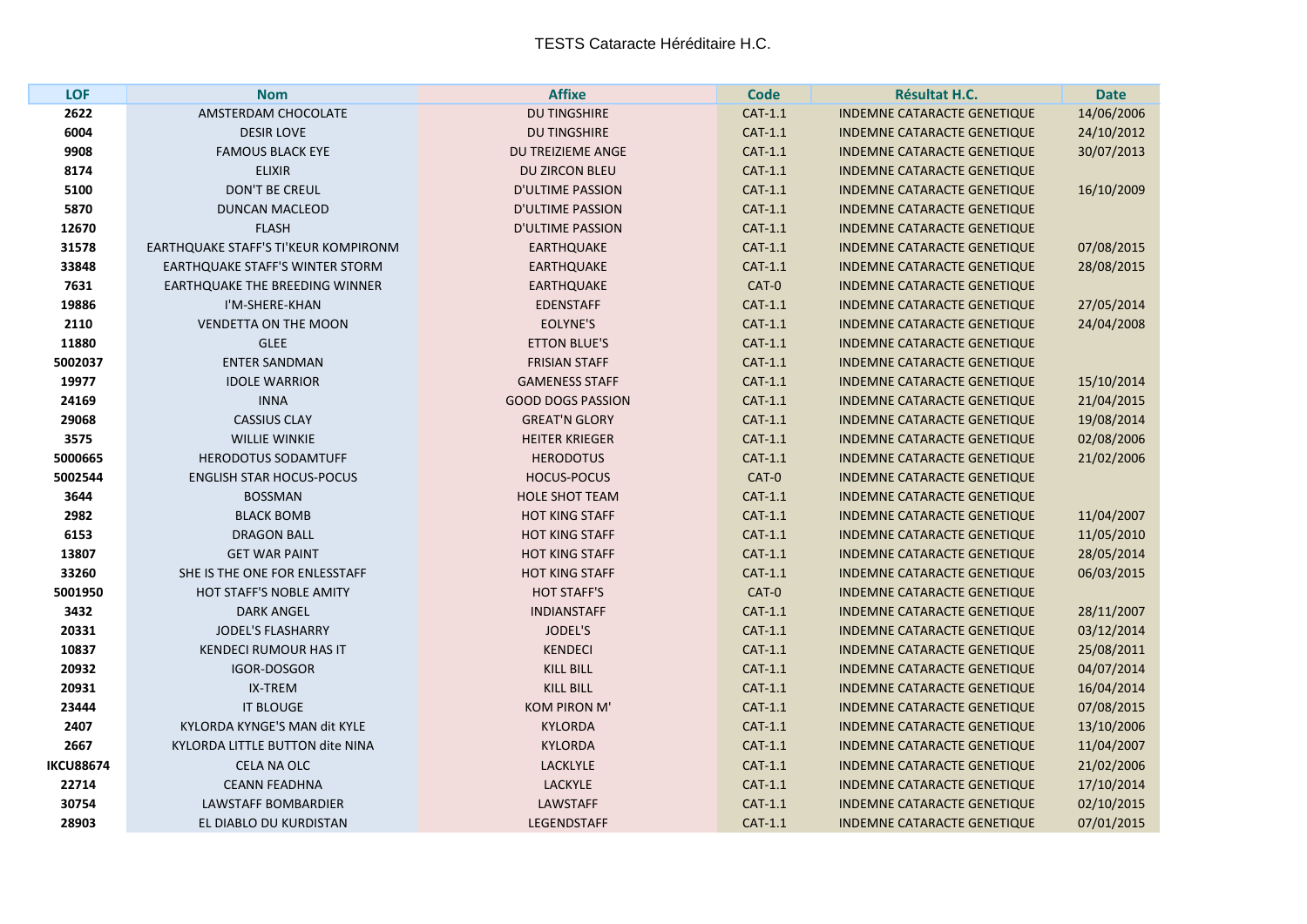| <b>LOF</b> | <b>Nom</b>                   | <b>Affixe</b>               | <b>Code</b> | <b>Résultat H.C.</b>               | <b>Date</b> |
|------------|------------------------------|-----------------------------|-------------|------------------------------------|-------------|
| 2046       | MACHUSI LEGEND DIT MARLEY    | <b>MACHUSI</b>              | CAT-1.1     | <b>INDEMNE CATARACTE GENETIQUE</b> | 17/11/2006  |
| 3276       | <b>MAJURA SHES MAGIC</b>     | <b>MAJURA</b>               | CAT-1.1     | <b>INDEMNE CATARACTE GENETIQUE</b> | 14/09/2006  |
| KCSB2347CL | <b>DRAGON LIVES ON</b>       | <b>MARSTAFF</b>             | CAT-1.1     | <b>INDEMNE CATARACTE GENETIQUE</b> | 09/11/2006  |
| 12060      | <b>GALAMOUR</b>              | MAT LOVE STAFFIE            | CAT-1.1     | <b>INDEMNE CATARACTE GENETIQUE</b> | 20/06/2014  |
| 15982      | <b>HOLLANDE PRESIDENT</b>    | <b>MAT LOVE STAFFIE</b>     | CAT-1.1     | <b>INDEMNE CATARACTE GENETIQUE</b> | 28/01/2014  |
| 2771       | ABSOLUT BEGINNER TOM         | <b>MC PERFORMANCE</b>       | CAT-1.1     | <b>INDEMNE CATARACTE GENETIQUE</b> | 03/07/2006  |
| 2770       | ARE YOU READY                | <b>MC PERFORMANCE</b>       | CAT-1.1     | <b>INDEMNE CATARACTE GENETIQUE</b> | 14/09/2006  |
| 2748       | <b>ART OF NOICE</b>          | <b>MC PERFORMANCE</b>       | CAT-1.1     | <b>INDEMNE CATARACTE GENETIQUE</b> | 30/05/2006  |
| 5140       | <b>CRACK-HOT</b>             | <b>MC PERFORMANCE</b>       | CAT-1.1     | <b>INDEMNE CATARACTE GENETIQUE</b> | 12/03/2009  |
| 5143       | <b>CRIMINAL INTENT</b>       | <b>MC PERFORMANCE</b>       | CAT-1.1     | <b>INDEMNE CATARACTE GENETIQUE</b> | 08/04/2011  |
| 7212       | <b>ENZA BLACK ANGEL</b>      | <b>MC PERFORMANCE</b>       | CAT-1.1     | <b>INDEMNE CATARACTE GENETIQUE</b> | 04/09/2013  |
| 10973      | FUCK YOU I'M FAMOUS BATMAN   | <b>MC PERFORMANCE</b>       | CAT-1.1     | <b>INDEMNE CATARACTE GENETIQUE</b> | 11/05/2012  |
| 22982      | IP-NOZE                      | <b>MC PERFORMANCE</b>       | CAT-1.1     | <b>INDEMNE CATARACTE GENETIQUE</b> | 24/11/2015  |
| 25205      | <b>JOHN-JON ALMIGHTY</b>     | <b>MC PERFORMANCE</b>       | CAT-1.1     | <b>INDEMNE CATARACTE GENETIQUE</b> | 03/07/2015  |
| 1425       | <b>UK PRINCE BALU</b>        | <b>MC PERFORMANCE</b>       | CAT-1.1     | <b>INDEMNE CATARACTE GENETIQUE</b> | 22/09/2006  |
| 1433       | ULTRA SIMPLY THE BEST        | <b>MC PERFORMANCE</b>       | CAT-1.1     | <b>INDEMNE CATARACTE GENETIQUE</b> | 25/09/2006  |
| 3434       | <b>MEIN STAFFI CARDEA</b>    | <b>MEIN STAFFI</b>          | CAT-1.1     | INDEMNE CATARACTE GENETIQUE        | 09/01/2013  |
| 8035       | <b>ETINCELLE</b>             | <b>MISS AND MANJOL</b>      | CAT-1.1     | <b>INDEMNE CATARACTE GENETIQUE</b> |             |
| 21681      | <b>I AM A SEXY GIRL</b>      | <b>NAMETIS'S PEARLS</b>     | CAT-1.1     | <b>INDEMNE CATARACTE GENETIQUE</b> | 07/01/2015  |
| 6148       | <b>DIABOLIK DRAGON RED</b>   | <b>NATISTO'S</b>            | CAT-1.1     | <b>INDEMNE CATARACTE GENETIQUE</b> | 06/04/2010  |
| 509        | <b>NOZAC AWESOME VENTURE</b> | <b>NOZAC</b>                | CAT-1.1     | <b>INDEMNE CATARACTE GENETIQUE</b> | 02/08/2006  |
| 10951      | <b>FRIGIDE BARGEOT</b>       | OF BOG IDLE                 | CAT-1.1     | <b>INDEMNE CATARACTE GENETIQUE</b> |             |
| 17759      | <b>HED REDON</b>             | OF BOG IDLE                 | CAT-1.1     | <b>INDEMNE CATARACTE GENETIQUE</b> | 17/02/2015  |
| 1065       | <b>SOUTHERN BLANCHE</b>      | OF BROWNDEANLAWS BULLY BOYS | CAT-1.1     | <b>INDEMNE CATARACTE GENETIQUE</b> | 22/03/2006  |
| 22613      | <b>IMPACT</b>                | OF DARK LANDS               | CAT-1.1     | <b>INDEMNE CATARACTE GENETIQUE</b> | 19/11/2014  |
| 5970       | <b>DOUGHT</b>                | OF DELEANS                  | CAT-1.1     | <b>INDEMNE CATARACTE GENETIQUE</b> | 24/08/2011  |
| 14093      | <b>GHANDY REVOLUTION</b>     | OF DELEANS                  | CAT-1.1     | <b>INDEMNE CATARACTE GENETIQUE</b> | 30/10/2013  |
| 3771       | <b>BUSTER</b>                | OF FROGGY'S VALLEY          | CAT-1.1     | <b>INDEMNE CATARACTE GENETIQUE</b> | 05/07/2013  |
| 17596      | <b>HELLO KITTY</b>           | OF FUJITARA'STAR            | CAT-1.1     | <b>INDEMNE CATARACTE GENETIQUE</b> | 04/01/2013  |
| 24792      | <b>JACKSON CURTIS</b>        | OF FUJITARA'STAR            | CAT-1.1     | <b>INDEMNE CATARACTE GENETIQUE</b> | 12/05/2014  |
| 24790      | <b>JAGD TIGER</b>            | OF FUJITARA'STAR            | CAT-1.1     | <b>INDEMNE CATARACTE GENETIQUE</b> | 07/08/2015  |
| 24793      | <b>JAMANTHA</b>              | OF FUJITARA'STAR            | CAT-1.1     | INDEMNE CATARACTE GENETIQUE        | 12/05/2014  |
| 2986       | <b>BLACK BOMBA TORNADA</b>   | OF GLOWING CLOUD            | CAT-1.1     | <b>INDEMNE CATARACTE GENETIQUE</b> | 11/05/2010  |
| 25124      | <b>JADIS LEX</b>             | OF HAVANNAH STAFF           | CAT-1.1     | <b>INDEMNE CATARACTE GENETIQUE</b> | 27/05/2015  |
| 8246       | <b>EARLY REGGAE</b>          | OF LITTLE BOMBER            | CAT-1.1     | <b>INDEMNE CATARACTE GENETIQUE</b> |             |
| 7062       | <b>ERAGON</b>                | OF LITTLE BOMBER            | CAT-1.1     | <b>INDEMNE CATARACTE GENETIQUE</b> | 25/10/2010  |
| 14328      | <b>HOSANNA</b>               | OF LITTLE BOMBER            | CAT-1.1     | <b>INDEMNE CATARACTE GENETIQUE</b> | 10/07/2015  |
| 20532      | IN LOVE AGAIN                | OF LITTLE BOMBER            | CAT-1.1     | <b>INDEMNE CATARACTE GENETIQUE</b> | 07/11/2014  |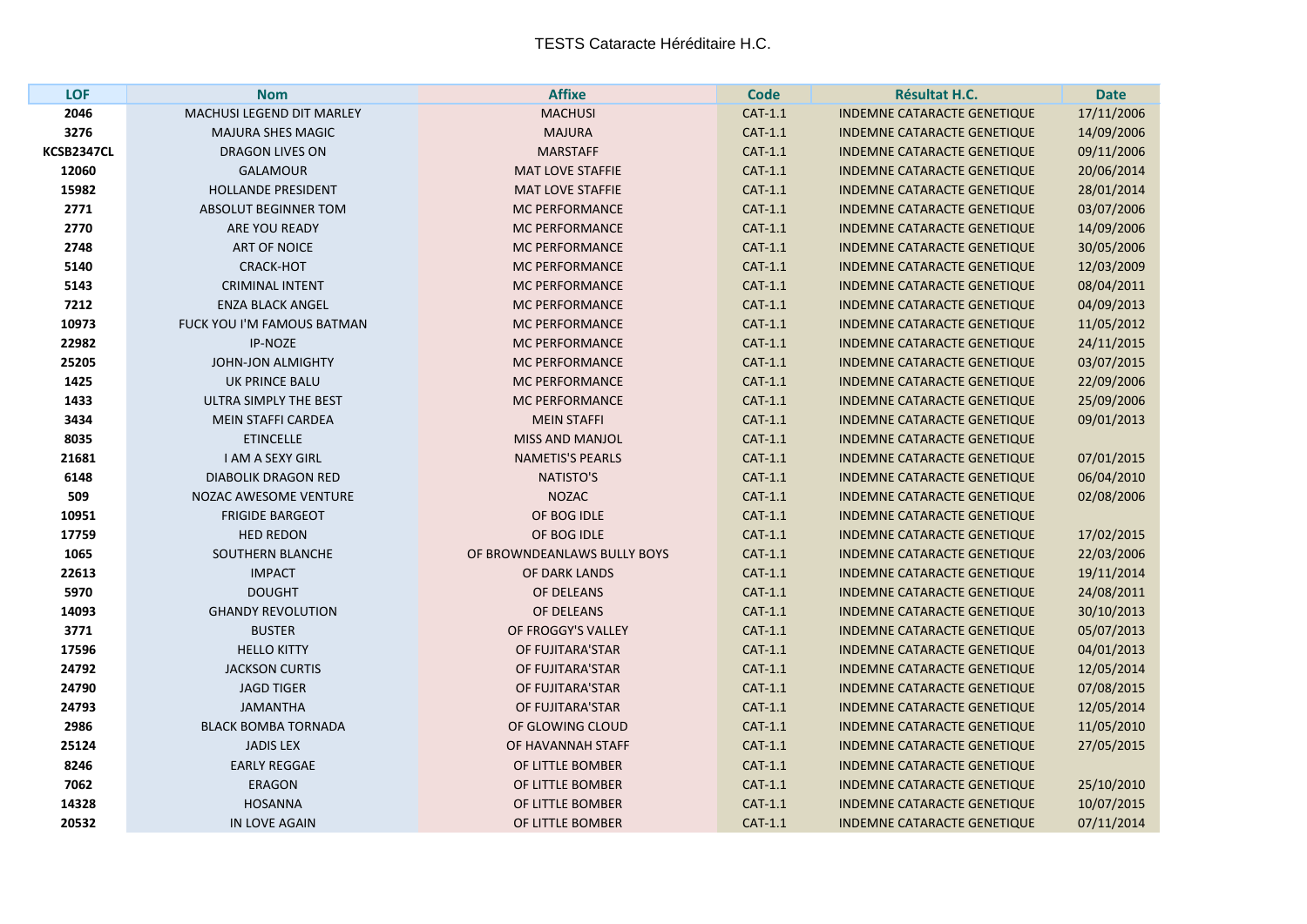| <b>LOF</b> | <b>Nom</b>                          | <b>Affixe</b>                  | <b>Code</b> | Résultat H.C.                      | <b>Date</b> |
|------------|-------------------------------------|--------------------------------|-------------|------------------------------------|-------------|
| 20534      | <b>IRISH COFFEE</b>                 | OF LITTLE BOMBER               | CAT-1.1     | INDEMNE CATARACTE GENETIQUE        | 10/07/2015  |
| 20193      | <b>IRRESISTIBLE</b>                 | OF LITTLE BOMBER               | CAT-1.1     | <b>INDEMNE CATARACTE GENETIQUE</b> | 10/07/2015  |
| 1894       | <b>VIXEN</b>                        | OF LITTLE BOMBER               | $CAT-1.1$   | <b>INDEMNE CATARACTE GENETIQUE</b> | 22/09/2006  |
| 6550       | DIAM'S                              | OF MADIANA FACTORY             | CAT-1.1     | <b>INDEMNE CATARACTE GENETIQUE</b> | 17/01/2011  |
| 33604      | <b>MERLIN'S INSOMNIA</b>            | OF SEPHIROTH                   | CAT-1.1     | <b>INDEMNE CATARACTE GENETIQUE</b> | 21/07/2015  |
| 25902      | MY TREASURE LILI JOE                | OF SEPHIROTH                   | $CAT-1.1$   | <b>INDEMNE CATARACTE GENETIQUE</b> | 31/12/2014  |
| 3466       | <b>BRITANIA KINDA MAGIC</b>         | OF SKYSTAFF STARBUCK           | CAT-1.1     | <b>INDEMNE CATARACTE GENETIQUE</b> | 17/01/2008  |
| 9685       | <b>FALCOM</b>                       | OF SKYSTAFF STARBUCK           | CAT-1.1     | <b>INDEMNE CATARACTE GENETIQUE</b> | 07/08/2014  |
| 21912      | <b>INDICA LITTLE WARRIOR</b>        | OF SKYSTAFF STARBUCK           | CAT-1.1     | <b>INDEMNE CATARACTE GENETIQUE</b> | 09/07/2015  |
| 32342      | LIKALOU'S MY DREAM                  | OF SKYSTAFF STARBUCK           | CAT-1.1     | <b>INDEMNE CATARACTE GENETIQUE</b> | 03/11/2015  |
| 23776      | <b>INDOMPTABLE</b>                  | OF STAFFORD EDITION            | CAT-1.1     | <b>INDEMNE CATARACTE GENETIQUE</b> | 21/07/2015  |
| 32263      | <b>LAS VEGAS</b>                    | OF STAFFY'PIANOTTOLI           | CAT-1.1     | <b>INDEMNE CATARACTE GENETIQUE</b> | 28/08/2015  |
| 13491      | GAÏA                                | OF STAFFY'S FAMILLY            | CAT-1.1     | <b>INDEMNE CATARACTE GENETIQUE</b> | 24/11/2014  |
| 13490      | <b>GEORGIO ARMANI</b>               | OF STAFFY'S FAMILLY            | CAT-1.1     | <b>INDEMNE CATARACTE GENETIQUE</b> | 22/10/2013  |
| 36977      | LILOU THE BLUE GIRL                 | OF SUPREME STAFFY'S            | CAT-1.1     | <b>INDEMNE CATARACTE GENETIQUE</b> | 29/01/2016  |
| 33960      | LORD OF POP                         | OF SUPREME STAFFY'S            | CAT-1.1     | <b>INDEMNE CATARACTE GENETIQUE</b> | 29/01/2016  |
| 11096      | FAT-BOY                             | OF THE BROWNDEANLAWS BULLYBOYS | CAT-1.1     | <b>INDEMNE CATARACTE GENETIQUE</b> |             |
| 11095      | FREE-SPRIT                          | OF THE BROWNDEANLAWS BULLYBOYS | CAT-1.1     | <b>INDEMNE CATARACTE GENETIQUE</b> | 23/01/2012  |
| 1889       | <b>VENUS THE VOLUPTUOUS</b>         | OF THE BROWNDEANLAWS BULLYBOYS | CAT-1.1     | <b>INDEMNE CATARACTE GENETIQUE</b> | 22/08/2007  |
| 1932       | <b>VICTORIAN PRINCESS</b>           | OF THE BROWNDEANLAWS BULLYBOYS | CAT-1.1     | <b>INDEMNE CATARACTE GENETIQUE</b> | 12/09/2008  |
| 19229      | <b>HELLIOS THE HURRICANE</b>        | OF THE KIND MONSTERS           | $CAT-1.1$   | INDEMNE CATARACTE GENETIQUE        | 20/02/2015  |
| 13340      | <b>GANGE</b>                        | OF THE WARRIORS RED SKINS      | CAT-1.1     | <b>INDEMNE CATARACTE GENETIQUE</b> | 13/07/2015  |
| 13342      | <b>G'TEQUILA</b>                    | OF THE WARRIORS RED SKINS      | CAT-1.1     | <b>INDEMNE CATARACTE GENETIQUE</b> | 16/04/2014  |
| 13230      | <b>GIRLY KISS</b>                   | OF TRIBAL DOGGIES              | CAT-1.1     | INDEMNE CATARACTE GENETIQUE        | 10/11/2015  |
| 15898      | <b>HARVESTER OF SORROW</b>          | <b>OHANA BULLS</b>             | CAT-1.1     | INDEMNE CATARACTE GENETIQUE        | 10/07/2012  |
| 15900      | <b>HIGH &amp; DRY</b>               | <b>OHANA BULLS</b>             | CAT-1.1     | <b>INDEMNE CATARACTE GENETIQUE</b> | 10/07/2012  |
| 31481      | <b>LANFEUST OF TROY</b>             | <b>OHANA BULLS</b>             | $CAT-1.1$   | INDEMNE CATARACTE GENETIQUE        | 06/05/2015  |
| 31482      | LIFE ON MARS                        | <b>OHANA BULLS</b>             | CAT-1.1     | <b>INDEMNE CATARACTE GENETIQUE</b> | 06/05/2015  |
| 31480      | LITTLE HELL                         | <b>OHANA BULLS</b>             | CAT-1.1     | <b>INDEMNE CATARACTE GENETIQUE</b> | 06/05/2015  |
| 31483      | <b>LONDON CALLING</b>               | <b>OHANA BULLS</b>             | CAT-1.1     | INDEMNE CATARACTE GENETIQUE        | 06/05/2015  |
| 21702      | <b>IOUKA</b>                        | OOGIE BOOGIE                   | CAT-1.1     | INDEMNE CATARACTE GENETIQUE        | 07/11/2014  |
| 20805      | I'M FERGIE'S DAUGHTER               | <b>ORIGINAL OLD TYPE</b>       | CAT-1.1     | <b>INDEMNE CATARACTE GENETIQUE</b> | 05/06/2015  |
| 9754       | <b>FRENCHIE OR FAME</b>             | POME'S WORLD                   | CAT-1.1     | INDEMNE CATARACTE GENETIQUE        |             |
| 19065      | <b>IMAGINE ME'N YOU</b>             | POME'S WORLD                   | $CAT-1.1$   | <b>INDEMNE CATARACTE GENETIQUE</b> | 22/11/2013  |
| 22280      | <b>IPO</b>                          | <b>POME'S WORLD</b>            | CAT-1.1     | <b>INDEMNE CATARACTE GENETIQUE</b> | 17/09/2014  |
| 9529       | <b>FIRST LADY</b>                   | <b>POSITIVE STAFFORDS</b>      | CAT-1.1     | INDEMNE CATARACTE GENETIQUE        | 28/02/2013  |
| 29030      | <b>QUINLENT NO REGRETS</b>          | <b>QUINLENT</b>                | CAT-1.1     | <b>INDEMNE CATARACTE GENETIQUE</b> | 13/10/2015  |
| 29984      | <b>QUINLENT WHEN TOMORROW COMES</b> | <b>QUINLENT</b>                | CAT-1.1     | <b>INDEMNE CATARACTE GENETIQUE</b> | 10/12/2014  |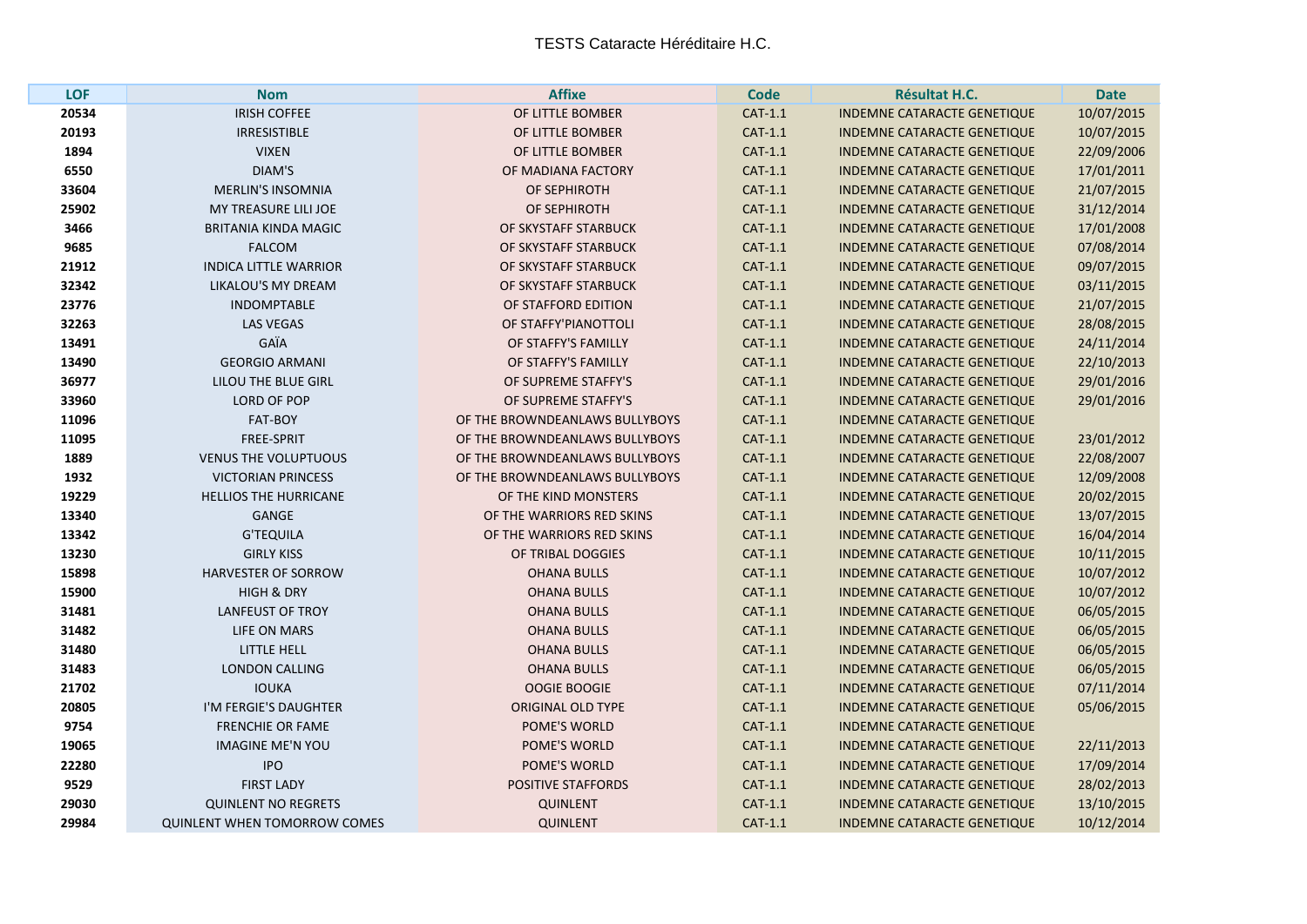| <b>LOF</b>  | <b>Nom</b>                        | <b>Affixe</b>          | <b>Code</b> | Résultat H.C.                      | <b>Date</b> |
|-------------|-----------------------------------|------------------------|-------------|------------------------------------|-------------|
| NHSB2730795 | <b>STRONG BOW</b>                 | <b>QUINLENT</b>        | CAT-1.1     | <b>INDEMNE CATARACTE GENETIQUE</b> | 28/10/2010  |
| 19815       | ISIS-BDC                          | <b>RED CHARMING'S</b>  | CAT-1.1     | <b>INDEMNE CATARACTE GENETIQUE</b> | 19/09/2013  |
| 22925       | <b>ISKEL IVANA</b>                | <b>RED CHARMING'S</b>  | CAT-1.1     | <b>INDEMNE CATARACTE GENETIQUE</b> | 01/08/2013  |
| 5001175     | <b>FLASH GORDON</b>               | <b>RED WHITE PIED</b>  | CAT-1.1     | <b>INDEMNE CATARACTE GENETIQUE</b> | 04/06/2009  |
| 1591        | ROLENSKA HERE COMES TROUBLE       | <b>ROLENSKA</b>        | CAT-1.1     | <b>INDEMNE CATARACTE GENETIQUE</b> |             |
| 5541        | <b>WINNER AKES IT ALL</b>         | <b>ROLENSKA</b>        | CAT-1.1     | INDEMNE CATARACTE GENETIQUE        | 16/10/2009  |
| 5000627     | <b>IKE THE TYKE</b>               | <b>RYESTAFF</b>        | CAT-1.1     | <b>INDEMNE CATARACTE GENETIQUE</b> | 11/12/2006  |
| 2789        | <b>ABSOLUTE BEGINNER</b>          | <b>SHADES OF BLUES</b> | CAT-1.1     | <b>INDEMNE CATARACTE GENETIQUE</b> | 08/08/2007  |
| 2792        | <b>ANAKEEN JUST QUEEN</b>         | <b>SHADES OF BLUES</b> | CAT-1.1     | INDEMNE CATARACTE GENETIQUE        |             |
| 4198        | <b>COUNTRY ROSE MELLOW</b>        | <b>SHADES OF BLUES</b> | CAT-1.1     | <b>INDEMNE CATARACTE GENETIQUE</b> |             |
| 5916        | <b>DEVILICIOUS DJINN</b>          | <b>SHADES OF BLUES</b> | CAT-1.1     | <b>INDEMNE CATARACTE GENETIQUE</b> | 18/03/2010  |
| 5915        | <b>DIANA THE HUNTRESS</b>         | <b>SHADES OF BLUES</b> | CAT-1.1     | INDEMNE CATARACTE GENETIQUE        | 21/11/2010  |
| 5913        | DJIN FIZZ'N ICE                   | <b>SHADES OF BLUES</b> | CAT-1.1     | <b>INDEMNE CATARACTE GENETIQUE</b> |             |
| 5912        | <b>DOWN TO FUNKY TOWN</b>         | <b>SHADES OF BLUES</b> | CAT-1.1     | <b>INDEMNE CATARACTE GENETIQUE</b> | 21/07/2010  |
| 6853        | <b>EASY EVIDENCE EXTRAVAGANCY</b> | <b>SHADES OF BLUES</b> | $CAT-1.1$   | INDEMNE CATARACTE GENETIQUE        | 27/08/2010  |
| 8567        | <b>ENTER THE LEGEND-OF-KONG</b>   | <b>SHADES OF BLUES</b> | CAT-1.1     | <b>INDEMNE CATARACTE GENETIQUE</b> |             |
| 8571        | FLY ME TO THE MOON                | <b>SHADES OF BLUES</b> | CAT-1.1     | <b>INDEMNE CATARACTE GENETIQUE</b> |             |
| 22328       | <b>ICE STONE BURNING</b>          | <b>SHADES OF BLUES</b> | CAT-1.1     | INDEMNE CATARACTE GENETIQUE        | 19/12/2014  |
| 22329       | <b>INDIAN SUN DANCE</b>           | <b>SHADES OF BLUES</b> | CAT-1.1     | INDEMNE CATARACTE GENETIQUE        | 08/12/2014  |
| 22326       | <b>INDIGO GO DANCER</b>           | <b>SHADES OF BLUES</b> | CAT-1.1     | <b>INDEMNE CATARACTE GENETIQUE</b> | 13/10/2015  |
| 22327       | <b>INSIDE THE ROXY'S</b>          | <b>SHADES OF BLUES</b> | CAT-1.1     | INDEMNE CATARACTE GENETIQUE        | 13/10/2015  |
| 22331       | <b>IRONY ROSE ARROGANCY</b>       | <b>SHADES OF BLUES</b> | CAT-1.1     | <b>INDEMNE CATARACTE GENETIQUE</b> | 03/10/2014  |
| 21423       | <b>ICE-CREAM</b>                  | <b>SMALL WILD ONE</b>  | CAT-1.1     | <b>INDEMNE CATARACTE GENETIQUE</b> | 12/01/2015  |
| 16923       | <b>SMALL-COMICS KATVOND</b>       | SMALL-COMICS           | CAT-1.1     | INDEMNE CATARACTE GENETIQUE        | 11/03/2014  |
| 25610       | <b>JEEP</b>                       | SOLFARINO              | CAT-1.1     | INDEMNE CATARACTE GENETIQUE        | 17/07/2015  |
| 3059        | <b>EAST OF SPEED HUNTER</b>       | <b>SPEED HUNTER</b>    | CAT-1.1     | <b>INDEMNE CATARACTE GENETIQUE</b> | 26/06/2006  |
| 23533       | <b>IRIS STRONG TWISTER</b>        | SPIRIT OF SALDAE       | CAT-1.1     | INDEMNE CATARACTE GENETIQUE        | 19/11/2015  |
| 18070       | <b>HAXO</b>                       | STAFFANATIC'S          | CAT-1.1     | INDEMNE CATARACTE GENETIQUE        | 21/02/2014  |
| 27558       | <b>JEROME LE BANNER</b>           | STAFFANATIC'S          | CAT-1.1     | <b>INDEMNE CATARACTE GENETIQUE</b> | 24/11/2015  |
| 1396        | <b>TIARA dite THAÏLEEN</b>        | STAFFANATIC'S          | CAT-1.1     | INDEMNE CATARACTE GENETIQUE        | 15/09/2007  |
| 7856        | <b>SASHA GREY</b>                 | <b>STAFFGOLD</b>       | CAT-1.1     | INDEMNE CATARACTE GENETIQUE        | 10/09/2009  |
| 15665       | <b>HASKO</b>                      | <b>STAFFI'N RED</b>    | CAT-1.1     | <b>INDEMNE CATARACTE GENETIQUE</b> | 24/09/2014  |
| 5000699     | <b>GINA LOLLOBRIGIDA</b>          | STAFFJOY'S             | CAT-1.1     | INDEMNE CATARACTE GENETIQUE        | 09/11/2006  |
| 20456       | <b>INNA</b>                       | <b>STAFFORDLAND</b>    | CAT-1.1     | INDEMNE CATARACTE GENETIQUE        | 08/12/2014  |
| 14067       | <b>GUESS</b>                      | <b>STAFFY SMILE</b>    | CAT-1.1     | <b>INDEMNE CATARACTE GENETIQUE</b> |             |
| 17008       | <b>HOLLY LOLA</b>                 | <b>SUCCESS STORY</b>   | CAT-1.1     | <b>INDEMNE CATARACTE GENETIQUE</b> | 31/03/2015  |
| 8883        | <b>FOSCANE</b>                    | <b>SYLSTAFF</b>        | CAT-1.1     | <b>INDEMNE CATARACTE GENETIQUE</b> | 13/11/2012  |
| 8882        | <b>FUCKING RED FURY</b>           | <b>SYLSTAFF</b>        | CAT-1.1     | <b>INDEMNE CATARACTE GENETIQUE</b> |             |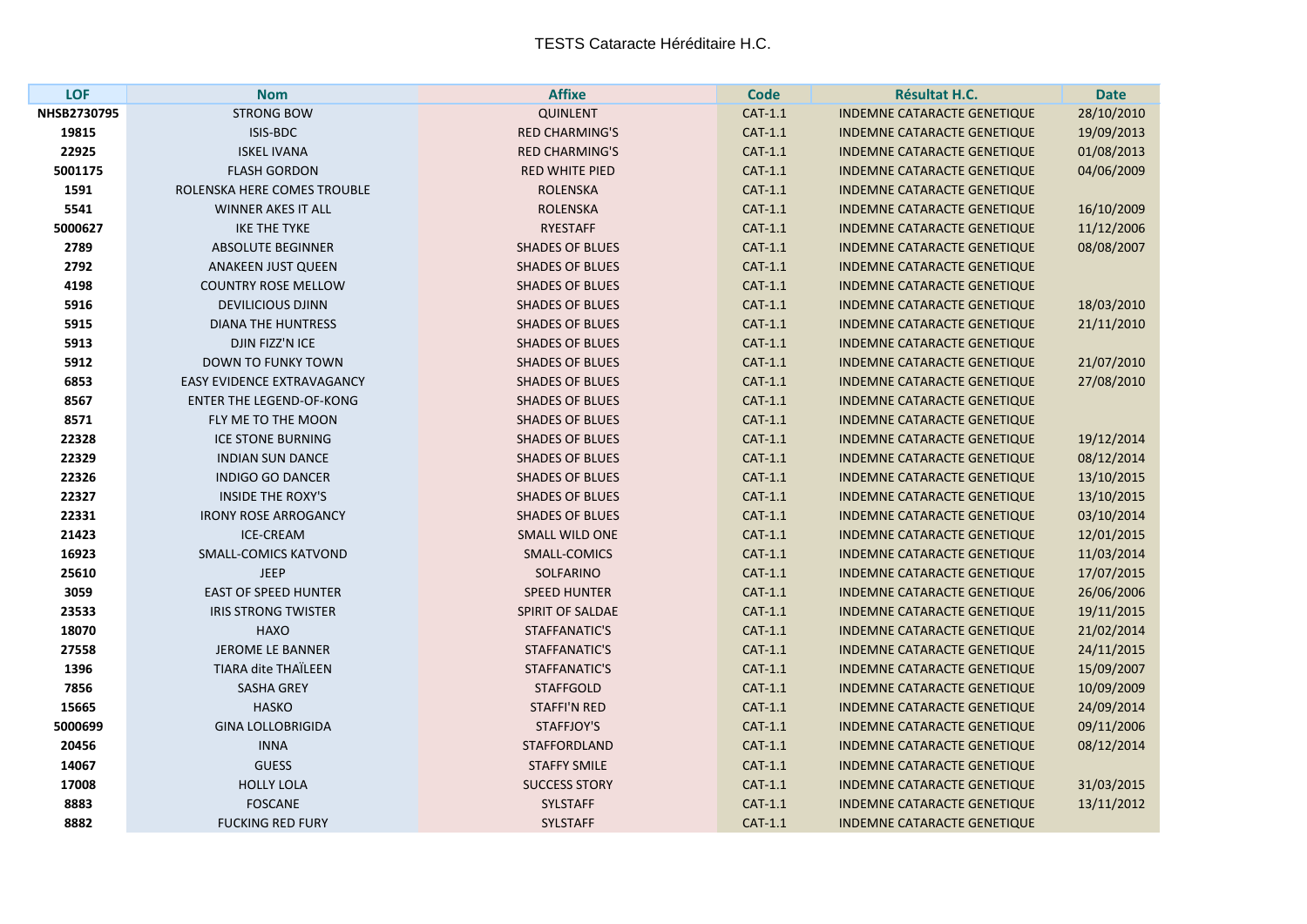| <b>LOF</b> | <b>Nom</b>                           | <b>Affixe</b>             | <b>Code</b> | Résultat H.C.                      | <b>Date</b> |
|------------|--------------------------------------|---------------------------|-------------|------------------------------------|-------------|
| 11749      | <b>GUNNER LILIJOE</b>                | THE PERFECT STAFFORD      | CAT-1.1     | <b>INDEMNE CATARACTE GENETIQUE</b> |             |
| 5458       | <b>DOOM</b>                          | THE SARCECYAN'S           | CAT-1.1     | INDEMNE CATARACTE GENETIQUE        | 23/11/2009  |
| 5935       | DREAMWEAVER BEST RED                 | THE SARCECYAN'S           | $CAT-1.1$   | <b>INDEMNE CATARACTE GENETIQUE</b> |             |
| 23803      | <b>INNIT TO WIN IT</b>               | <b>TRICASTAFF</b>         | CAT-1.1     | <b>INDEMNE CATARACTE GENETIQUE</b> | 26/08/2015  |
| 30344      | <b>REUNION ISLAND</b>                | <b>VALDATOCKS</b>         | CAT-1.1     | INDEMNE CATARACTE GENETIQUE        | 06/03/2015  |
| 10524      | FO'SHIZZLE-MY-NIZZLE                 | VON DAMON DER DUNKELKRAFT | $CAT-1.1$   | <b>INDEMNE CATARACTE GENETIQUE</b> |             |
| 14139      | <b>GLAM</b>                          | VON DAMON DER DUNKELKRAFT | CAT-1.1     | <b>INDEMNE CATARACTE GENETIQUE</b> |             |
| 16435      | <b>HISTORY OF VIOLENCE</b>           | VON DAMON DER DUNKELKRAFT | CAT-1.1     | <b>INDEMNE CATARACTE GENETIQUE</b> |             |
| 23509      | IN GOD WE TRUST                      | VON DAMON DER DUNKELKRAFT | CAT-1.1     | <b>INDEMNE CATARACTE GENETIQUE</b> | 30/01/2015  |
| 17364      | <b>HIGH SCARY COOKIE</b>             | <b>WAYWARDSTAFF</b>       | CAT-1.1     | <b>INDEMNE CATARACTE GENETIQUE</b> | 23/07/2015  |
| 17365      | HYSTERIK MAD MARSHMALLOW             | <b>WAYWARDSTAFF</b>       | CAT-1.1     | <b>INDEMNE CATARACTE GENETIQUE</b> | 12/01/2015  |
| 2595       | <b>AMADEUS</b>                       | <b>WILD NIGHT'S</b>       | $CAT-1.1$   | <b>INDEMNE CATARACTE GENETIQUE</b> | 08/08/2007  |
| 3117       | <b>BRAISE</b>                        |                           | CAT-1.1     | <b>INDEMNE CATARACTE GENETIQUE</b> | 28/11/2007  |
| 3529       | <b>BUDD</b>                          |                           | CAT-1.1     | INDEMNE CATARACTE GENETIQUE        | 10/06/2010  |
| 3169       | <b>BUZ</b>                           |                           | CAT-1.1     | <b>INDEMNE CATARACTE GENETIQUE</b> | 23/11/2009  |
| 2112       | <b>CRUISING KEAH</b>                 |                           | CAT-1.1     | <b>INDEMNE CATARACTE GENETIQUE</b> |             |
| 6247       | DAOPOLO IER DE VERNILLE              |                           | CAT-1.1     | INDEMNE CATARACTE GENETIQUE        | 13/10/2011  |
| 5046       | D'CAT'OUSHA REALITY DREAM            |                           | CAT-1.1     | <b>INDEMNE CATARACTE GENETIQUE</b> | 03/08/2009  |
| 5471       | <b>DIXIE</b>                         |                           | CAT-1.1     | <b>INDEMNE CATARACTE GENETIQUE</b> | 14/03/2011  |
| 6794       | <b>EBENE</b>                         |                           | CAT-1.1     | INDEMNE CATARACTE GENETIQUE        | 11/07/2012  |
| 6596       | <b>ERAGON</b>                        |                           | CAT-1.1     | <b>INDEMNE CATARACTE GENETIQUE</b> | 04/09/2015  |
| 7985       | <b>ESMEE</b>                         |                           | $CAT-1.1$   | INDEMNE CATARACTE GENETIQUE        |             |
| 33080      | <b>EVERYBODY'S GOT LORD-KO</b>       |                           | $CAT-1.1$   | <b>INDEMNE CATARACTE GENETIQUE</b> | 28/08/2015  |
| 8401       | <b>EZGY</b>                          |                           | CAT-1.1     | <b>INDEMNE CATARACTE GENETIQUE</b> | 06/12/2013  |
| 10736      | FAÏNA                                |                           | CAT-1.1     | <b>INDEMNE CATARACTE GENETIQUE</b> | 19/09/2013  |
| 9735       | <b>FALCON</b>                        |                           | CAT-1.1     | <b>INDEMNE CATARACTE GENETIQUE</b> |             |
| 9014       | <b>FENDI</b>                         |                           | CAT-1.1     | <b>INDEMNE CATARACTE GENETIQUE</b> |             |
| 8975       | F'ENDY                               |                           | $CAT-1.1$   | <b>INDEMNE CATARACTE GENETIQUE</b> |             |
| 10195      | <b>FERGIE</b>                        |                           | CAT-1.1     | <b>INDEMNE CATARACTE GENETIQUE</b> | 19/03/2013  |
| 9463       | <b>FINAL FANTAISY</b>                |                           | CAT-1.1     | <b>INDEMNE CATARACTE GENETIQUE</b> |             |
| 10383      | <b>FLAVIA</b>                        |                           | CAT-1.1     | INDEMNE CATARACTE GENETIQUE        |             |
| 9729       | <b>FOLY</b>                          |                           | CAT-1.1     | <b>INDEMNE CATARACTE GENETIQUE</b> | 30/04/2015  |
| 12666      | <b>FOULEK POM-POM</b>                |                           | CAT-1.1     | <b>INDEMNE CATARACTE GENETIQUE</b> |             |
| 10724      | <b>FREDJA</b>                        |                           | $CAT-1.1$   | <b>INDEMNE CATARACTE GENETIQUE</b> | 09/11/2012  |
| 13986      | <b>GANGSTA</b>                       |                           | CAT-1.1     | <b>INDEMNE CATARACTE GENETIQUE</b> | 08/12/2014  |
| 12420      | <b>GANJA SMALL RED FROM BRITTANY</b> |                           | CAT-1.1     | <b>INDEMNE CATARACTE GENETIQUE</b> |             |
| 12310      | <b>GAY Z</b>                         |                           | CAT-1.1     | INDEMNE CATARACTE GENETIQUE        |             |
| 11727      | <b>GAYA</b>                          |                           | CAT-1.1     | <b>INDEMNE CATARACTE GENETIQUE</b> |             |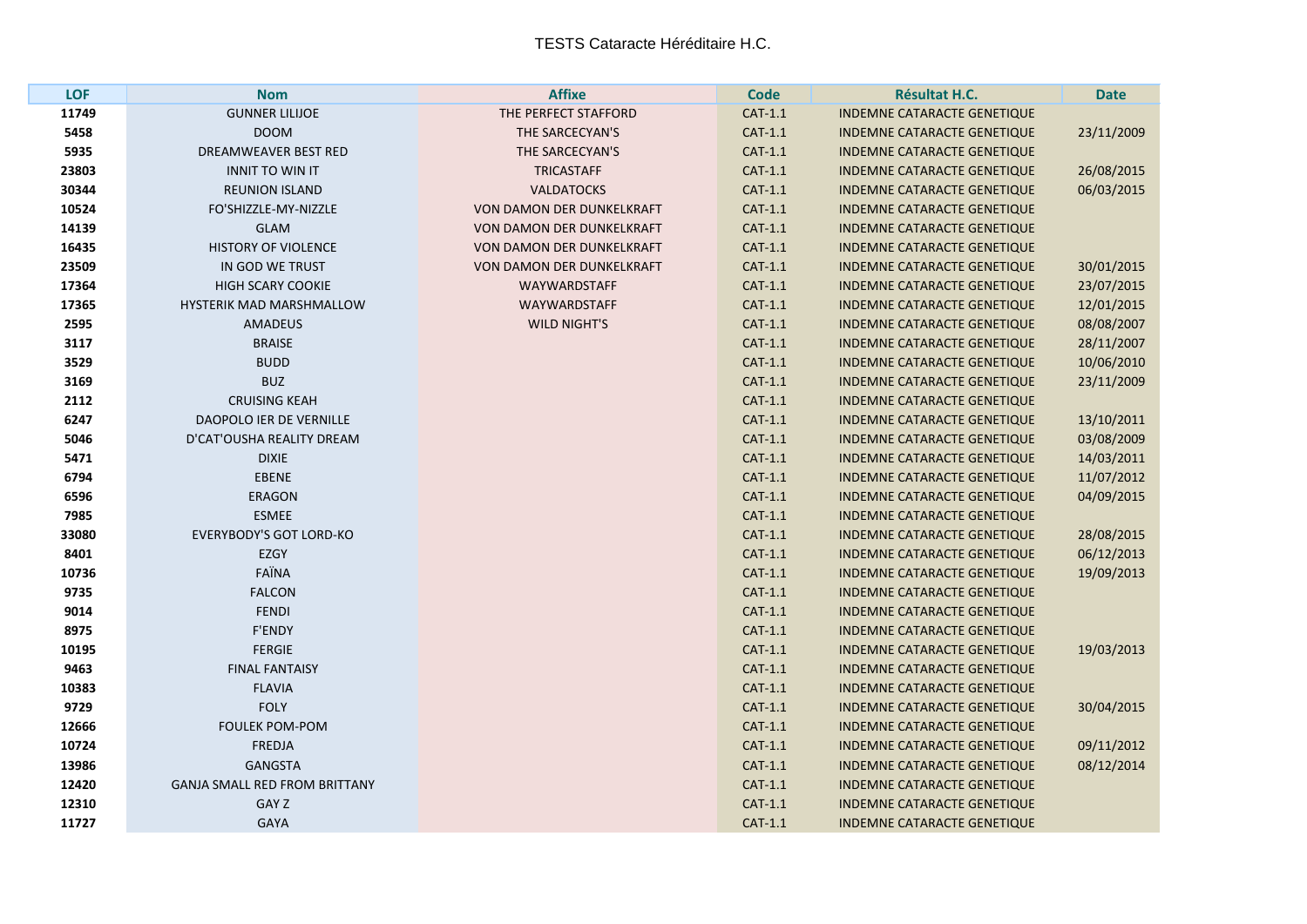| <b>LOF</b> | <b>Nom</b>                     | <b>Affixe</b> | <b>Code</b> | Résultat H.C.                      | <b>Date</b> |
|------------|--------------------------------|---------------|-------------|------------------------------------|-------------|
| 11728      | GAYA-GHOST                     |               | CAT-1.1     | INDEMNE CATARACTE GENETIQUE        | 02/01/2014  |
| 12119      | <b>GENZO</b>                   |               | CAT-1.1     | <b>INDEMNE CATARACTE GENETIQUE</b> |             |
| 11467      | <b>GHANA BIS</b>               |               | CAT-1.1     | <b>INDEMNE CATARACTE GENETIQUE</b> | 22/05/2013  |
| 12421      | <b>GHOST</b>                   |               | $CAT-1.1$   | <b>INDEMNE CATARACTE GENETIQUE</b> | 27/08/2013  |
| 11538      | GIN'FIZZ                       |               | CAT-0       | <b>INDEMNE CATARACTE GENETIQUE</b> |             |
| 13583      | <b>GOD BLACK AND WHITE</b>     |               | CAT-1.1     | <b>INDEMNE CATARACTE GENETIQUE</b> | 16/10/2013  |
| 12495      | <b>GOLDEN FORCE RED SEINTI</b> |               | $CAT-1.1$   | INDEMNE CATARACTE GENETIQUE        | 15/04/2015  |
| 14006      | <b>GRISOU dit GORDO</b>        |               | $CAT-1.1$   | <b>INDEMNE CATARACTE GENETIQUE</b> | 30/01/2015  |
| 11364      | <b>G'TYSON</b>                 |               | CAT-1.1     | <b>INDEMNE CATARACTE GENETIQUE</b> | 31/03/2015  |
| 14885      | <b>GUCCI</b>                   |               | CAT-1.1     | <b>INDEMNE CATARACTE GENETIQUE</b> | 26/08/2015  |
| 11142      | <b>GUET APENS</b>              |               | CAT-1.1     | INDEMNE CATARACTE GENETIQUE        | 31/01/2014  |
| 13006      | <b>GUNS</b>                    |               | CAT-1.1     | INDEMNE CATARACTE GENETIQUE        | 23/06/2015  |
| 3000093    | <b>HACKER BLUE BOSS</b>        |               | CAT-1.1     | <b>INDEMNE CATARACTE GENETIQUE</b> | 13/02/2015  |
| 16968      | <b>HEATHER</b>                 |               | CAT-1.1     | <b>INDEMNE CATARACTE GENETIQUE</b> | 09/04/2015  |
| 17149      | <b>HEVY</b>                    |               | $CAT-1.1$   | <b>INDEMNE CATARACTE GENETIQUE</b> | 20/03/2014  |
| 15430      | <b>HIRO</b>                    |               | CAT-1.1     | <b>INDEMNE CATARACTE GENETIQUE</b> | 15/01/2014  |
| 15802      | <b>HYSTORIA-LOVE</b>           |               | CAT-1.1     | <b>INDEMNE CATARACTE GENETIQUE</b> | 27/08/2013  |
| 23209      | <b>IDEM</b>                    |               | CAT-1.1     | INDEMNE CATARACTE GENETIQUE        | 12/06/2015  |
| 20903      | I'MEUGUI                       |               | CAT-1.1     | <b>INDEMNE CATARACTE GENETIQUE</b> | 21/07/2014  |
| 22510      | <b>INDI</b>                    |               | CAT-1.1     | <b>INDEMNE CATARACTE GENETIQUE</b> | 27/03/2015  |
| 23155      | <b>INDIA</b>                   |               | CAT-1.1     | <b>INDEMNE CATARACTE GENETIQUE</b> | 27/10/2015  |
| 23155      | <b>INDIA</b>                   |               | $CAT-1.1$   | INDEMNE CATARACTE GENETIQUE        | 27/10/2015  |
| 23699      | <b>INITY OF PEOPLE</b>         |               | CAT-1.1     | <b>INDEMNE CATARACTE GENETIQUE</b> | 02/07/2015  |
| 19506      | <b>IRON</b>                    |               | CAT-1.1     | <b>INDEMNE CATARACTE GENETIQUE</b> | 07/09/2015  |
| 20845      | <b>IRON BLUE</b>               |               | $CAT-1.1$   | <b>INDEMNE CATARACTE GENETIQUE</b> | 10/03/2015  |
| 21226      | <b>IRON BLUE</b>               |               | CAT-1.1     | <b>INDEMNE CATARACTE GENETIQUE</b> | 19/11/2014  |
| 22998      | <b>IRYNA</b>                   |               | CAT-1.1     | <b>INDEMNE CATARACTE GENETIQUE</b> | 05/09/2014  |
| 21607      | <b>IVORY</b>                   |               | CAT-1.1     | <b>INDEMNE CATARACTE GENETIQUE</b> | 30/04/2015  |
| 19929      | <b>IZZY DOR</b>                |               | CAT-1.1     | INDEMNE CATARACTE GENETIQUE        | 09/11/2015  |
| 19929      | <b>IZZY D'OR</b>               |               | $CAT-1.1$   | <b>INDEMNE CATARACTE GENETIQUE</b> | 09/11/2015  |
| 24111      | <b>JAARON</b>                  |               | CAT-1.1     | <b>INDEMNE CATARACTE GENETIQUE</b> | 10/06/2015  |
| 28134      | <b>JADE</b>                    |               | CAT-1.1     | INDEMNE CATARACTE GENETIQUE        | 18/01/2016  |
| 26371      | <b>JAMAIQUE</b>                |               | $CAT-1.1$   | INDEMNE CATARACTE GENETIQUE        | 06/10/2015  |
| 24900      | <b>JASON</b>                   |               | CAT-1.1     | <b>INDEMNE CATARACTE GENETIQUE</b> | 05/06/2014  |
| 26906      | <b>JAYA</b>                    |               | CAT-1.1     | <b>INDEMNE CATARACTE GENETIQUE</b> | 23/06/2015  |
| 28731      | JAZZ                           |               | CAT-1.1     | INDEMNE CATARACTE GENETIQUE        | 10/06/2015  |
| 31020      | <b>JECKYLL</b>                 |               | $CAT-1.1$   | <b>INDEMNE CATARACTE GENETIQUE</b> | 31/08/2015  |
| 24512      | <b>JESSY</b>                   |               | CAT-1.1     | <b>INDEMNE CATARACTE GENETIQUE</b> | 05/06/2014  |